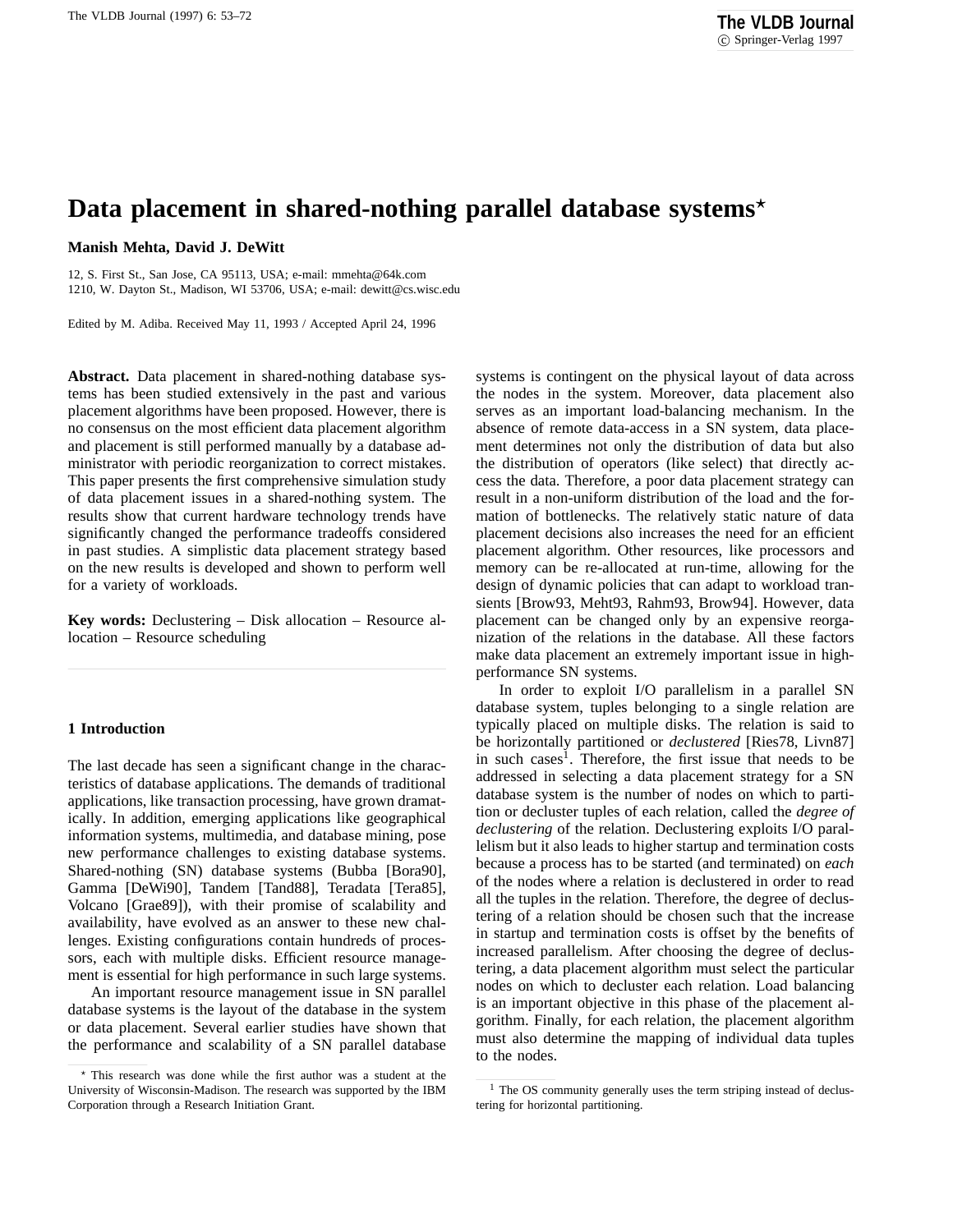This paper addresses only the first two data placement issues: choosing the degree of declustering and selecting the set of nodes on which to place each relation. Though we do not explicitly address the third issue (mapping individual tuples to nodes) in this paper, we do explore the effect of processing overhead on system performance. For a more detailed discussion on the declustering policy, the interested reader should see [Ghan90, Hua90, Ghan92, Falo93]. While the data placement strategy presented in [Cope88] also decided the placement of relations in memory, we feel that caching of relations in memory is better managed by a dynamic memory management policy, like the fragment fencing algorithm presented in [Brow93]. Such policies can adapt to runtime changes while a static data placement strategy cannot. Therefore, data placement in this paper refers only to the placement of relations on disks.

Although data placement has been studied extensively in the past and various algorithms have been proposed, there is no consensus as to the "best" placement strategy. Commercial systems such as Tandem and Teradata simply use full declustering; i.e. relations are declustered across all nodes of the system. On the other hand, previous placement studies [Cope88, Padm92, Rahm93a, Rahm93b] have concluded that partial declustering is better. Unfortunately, the studies that have advocated partial declustering have either not presented data placement algorithms based on partial declustering or developed algorithms that depend on a static analysis of the workload. In this paper we assume that database workloads are complex and change dynamically so that static workload analysis cannot be used. Moreover, developments in processor and network technologies have significantly changed the performance tradeoffs considered in previous data placement studies. The goal of this paper therefore is to develop a data placement strategy for SN parallel database systems that does not use static workload analysis and takes recent hardware trends into consideration.

The remainder of this paper is organized as follows. Section 2 describes the architecture of a SN parallel database system and Sect. 3 presents a detailed discussion of the various factors that determine the performance of data placement algorithms. The simulation model and the workload used for the performance analysis are presented in Sect. 4. Section 5 contains the results of experiments on selecting the degree of declustering while algorithms to select nodes for placing relations are studied in Sect. 6. Section 7 explores the effect of workload changes on the performance of the declustering algorithms while multi-class workloads are discussed in Sect. 8. Section 9 presents related work in data placement and presents a comparison with previous declustering studies. Finally, Sect. 10 contains our conclusions and suggestions for future work.

# **2 System architecture**

Figure 1 presents a schematic description of a typical SN parallel database system. The system consists of a set of external terminals from which transactions are submitted. The transactions are sent to a randomly selected scheduling node. The execution of each transaction on the processing nodes is coordinated by a specialized process called the scheduler.



**Fig. 1.** Shared-nothing database system

The scheduler allocates resources (memory and processors) to the transaction and is responsible for starting and terminating all the operators in a transaction. The processing nodes are composed of a CPU, memory, and one or more disk drives<sup>2</sup>. The nodes use the interconnection network for all communication.

### **3 Data placement issues**

This section discusses the factors that can affect the choice of the degree of declustering for relations and their placement on the system: startup and termination costs, communication costs, workload isolation, data skew, and result collection.

### *3.1 Startup and termination costs*

As mentioned previously, the degree of declustering of a relation should be chosen such that the benefits of parallelism can offset the costs of operator startup and termination. The startup and termination of operators is handled by a specialized process called the query scheduler. The time consumed by startup and termination is dependent on the startup and termination protocols used by the query scheduler. We consider two alternative startup protocols in this study.

- 1. Parallel In this protocol, the scheduler sends startup messages to all the nodes executing the operator and then waits for acknowledgments. Each node initiates an instance of the operator and then sends an acknowledgment back to the scheduler. The startup process is complete once acknowledgments have been received from all the nodes.
- 2. Sequential In the sequential protocol, the scheduler sends a startup message to one node and then waits for an acknowledgment before sending the next startup message. Since the sequential protocol is obviously much slower than the parallel protocol, it is included only to simulate systems with very high startup costs. Only one termination protocol is modeled in this study. As each

<sup>2</sup> For the rest of this paper, the term node is used to collectively refer to a processor, its local memory and the attached set of disks.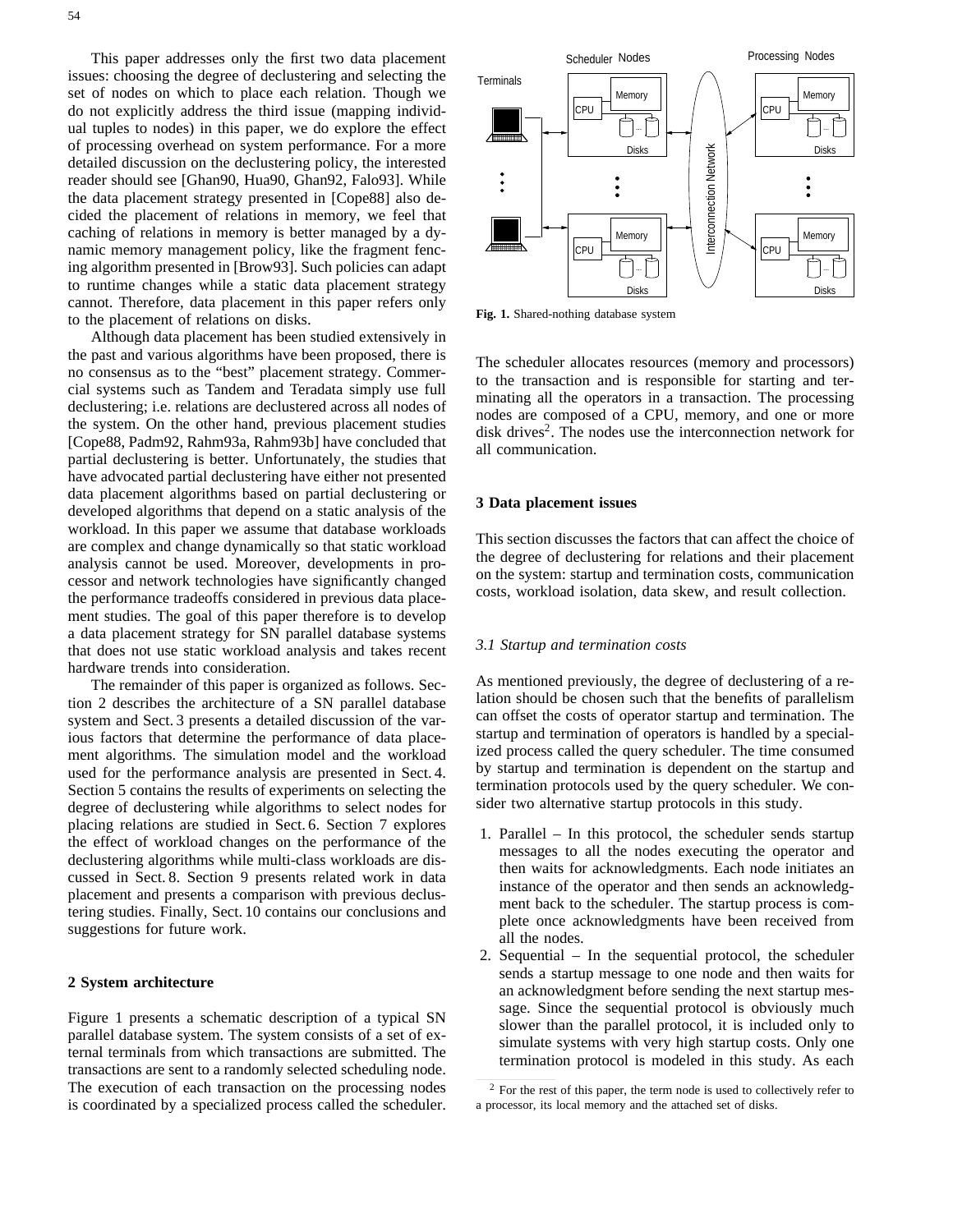instance of an operator completes, it sends a termination message to the query scheduler. The operator terminates once the scheduler receives a termination message from all operator instances.

# *3.2 Communication costs*

[Cope88, Padm92, Rahm93a, Rahm93b] cite communication costs as an important factor in determining the degree of declustering. The degree of declustering determines the degree of parallelism of operators that access disk-resident data (e.g. select). A higher degree of declustering implies a higher degree of parallelism for these operators which, in turn, implies that data is read and possibly re-distributed on more nodes concurrently. If the bandwidth of the interconnection network is such that the network can become a bottleneck during re-distribution, a lower degree of parallelism and therefore a lower degree of declustering may be desirable. Although network bandwidth may have been a factor in determining the degree of declustering in the past, we assert that this is no longer the case. Several scalable interconnects have already been designed that provide extremely high bandwidths (up to 200 MB/s per node [Para93]). In comparison, data transfer rates from disks are only now reaching 10 MB/s [IBM93]. Therefore, data can be transmitted simultaneously from a large number of nodes without the network becoming a bottleneck.

# *3.3 Workload isolation*

Typically, large database configurations are shared by many users performing a variety of tasks. For instance, a large system may execute workloads against multiple, independent databases. One problem in such an environment is workload interference. Users often want to prevent fluctuations in one workload from affecting other concurrent workloads. Data placement is often used as a mechanism to achieve workload isolation in these environments. By storing each database on a disjoint set of nodes, interference can essentially be eliminated<sup>3</sup>. Although disjoint placement provides complete workload isolation in an SN database system, it has a major drawback – a partitioned system is always less responsive to workload changes. Consider a workload consisting of two classes: the first class, called LowPriority, contains low-priority queries, and the other, HighPriority, consists of high-priority queries. If partitioning is used to isolate these two classes, one set of nodes will be dedicated to processing LowPriority queries while a disjoint set of nodes will be used to process HighPriority queries. If there is a sudden increase in the arrival rate of the HighPriority class, there will be increased contention in the corresponding part of the system and it will not be possible to distribute the additional load to the nodes processing LowPriority queries. In order to deal with such cases, a data placement strategy should allow for the use of flexible workload isolation mechanisms that can adapt to workload changes.

55

The variance in response times across the multiple instances of a parallel relational operator is called skew ([Wolf90, Hua91, Kits90, Omie91, Walt91, DeWi92b]). Since the degree of declustering determines the degree of parallelism of operators like select, skew is an important factor when selecting the degree of declustering for a relation. A taxonomy of data skew in parallel databases was presented in [Walt91]. Four types of skew were identified: skew in initial tuple placement (tuple placement skew), skew due to variations in predicate selectivity across nodes (selectivity skew), skew in redistribution of tuples in preparation for a join (redistribution skew), and finally, imbalance in the number of output tuples (join product skew). As in [Wolf90, Omie91, Walt91, DeWi92a], we assume that the relations are distributed such that there is no tuple placement or selectivity skew. Redistribution skew is also not considered, since techniques like the ones presented in [DeWi92a] can easily be used to eliminate it. On the other hand, remote-data access capabilities are required for reducing join product skew. For example, distributed virtual shared-memory was used in [Shat93] for handling join product skew. Since no remote data-access is assumed in this paper, join product skew may be present. Section 5.6 presents an experiment that explores the effect of join product skew on data placement.

# *3.5 Result collection*

The output of a parallel operation sometimes needs to be merged into a single stream for transmission to an external processor. If the size of the output relation is large, the collection of result tuples can become a bottleneck [Padm92, Youn92]. However, since a single output stream may not always be required, and result sizes vary dynamically from query to query, we feel that the result size should not be a determining factor in selecting the degree of declustering of a relation. In this paper, we assume that join results are declustered on multiple disks; therefore, result collection is not a bottleneck in our experiments.

### **4 Simulator model**

The performance studies presented in this paper are based on a detailed simulation model of a SN database system. The simulator is written in the CSIM/C++ process-oriented simulation language [Schw90] and models the database system as a closed queueing system. The following sections describe the configuration, database and workload models of the simulator in more detail.

# *4.1 Configuration model*

The terminals model the external workload source for the system. Each terminal sequentially submits a stream of transactions. Each terminal has an exponentially distributed "thinktime" to create variations in arrival rates. All experiments in this paper use a configuration consisting of 128

<sup>&</sup>lt;sup>3</sup> Assuming adequate network bandwidth to eliminate network contention.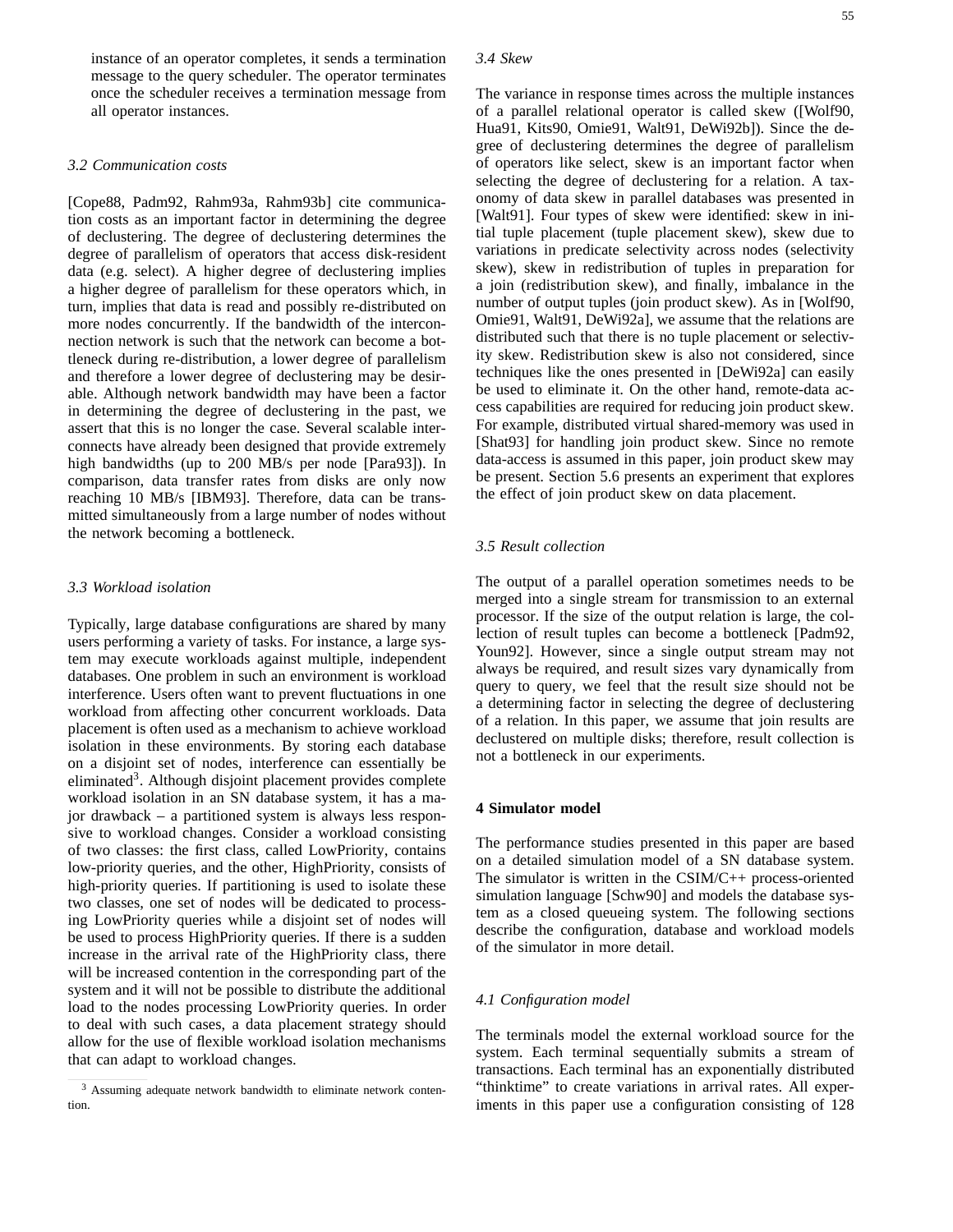56

nodes. The nodes are modeled as a CPU, a buffer pool of 16 MB4 with 8 KB data pages, and one or more disk drives. The CPU uses a round-robin scheduling policy with a 5 ms timeslice. The buffer pool models a set of main memory page frames whose replacement is controlled via the LRU policy extended with "love/hate" hints [Haas90]. These hints are provided by the various relational operators when fixed pages are unpinned. For example, "love" hints are given by the index scan operator to keep index pages in memory; "hate" hints are used by the sequential scan operator to prevent buffer pool flooding. In addition, a memory reservation system under the control of the scheduler task allows buffer pool memory to be reserved for a particular operator. This memory reservation mechanism is used by hash join operators to ensure that enough memory is available to prevent their hash table frames from being stolen by other operators.

The simulated disks model a Fujitsu Model M2266  $(1 \text{ GB}, 5.25'')$  disk drive. This disk provides a cache that is divided into 32 KB cache contexts for use in prefetching pages for sequential scans. In the disk model, which slightly simplifies the actual operation of the disk, the cache is managed as follows: each I/O request, along with the required page number, specifies whether or not prefetching is desired. If prefetching is requested, four pages are read from the disk into a cache context as part of transferring the page originally requested from the disk into memory. Subsequent requests to one of the prefetched blocks can then be satisfied without incurring an I/O operation. A simple round-robin replacement policy is used to allocate cache contexts if the number of concurrent prefetch requests exceeds the number of available cache contexts. The disk queue is managed using an elevator algorithm.

The interconnection is modeled as an infinite bandwidth network so there is no network contention for messages. This is based on previous experience with the GAMMA prototype [DeWi90] which showed that network contention is minimal in typical SN PDBs. Messages do, however, incur an end-to-end transmission delay of 500 *µ*s. All messages are "point-to-point" and no broadcast mechanism is used for communication.

Table 1 contains the configuration parameters while the CPU processing costs for various database operations are presented in Table 2.

Two kinds of configurations are considered in this paper:

- **–** Disk-intensive: Each node in this configuration has a 40 MIPS CPU and one disk. This configuration represents systems whose workloads are typically I/O-bound.
- **–** CPU-intensive: Nodes in the CPU-intensive configuration have a 10 MIPS CPU and four disks. This configuration models systems whose performance is typically CPU-bound.

**Table 1.** Simulator parameters and values

| Configuration/Node parameter | Value            |
|------------------------------|------------------|
| Number of nodes              | 128              |
| Memory per node              | 16 MB            |
| CPU speed                    | 10/40 MIPS       |
| Number of disks per node     | 1/4              |
| Page size                    | 8 KB             |
| Disk seek factor [Bitt88]    | 0.617            |
| Disk rotation time           | 16.667 ms        |
| Disk settle time             | $2.0 \text{ ms}$ |
| Disk transfer rate           | $3.09$ MB/s      |
| Disk cache context size      | 4 pages          |
| Disk cache size              | 8 contexts       |
| Disk cylinder size           | 83 pages         |
| Wire delay for an 8K message | 500 $\mu$ s      |

**Table 2.** CPU cost parameters

| Operation                    | Instructions |
|------------------------------|--------------|
| Initiate select operator     | 70000        |
| Terminate select operator    | 5000         |
| Initiate join operator       | 40000        |
| Terminate join operator      | 10000        |
| Apply a predicate            | 100          |
| Read tuple from buffer       | 300          |
| Probe hash table             | 200          |
| Insert tuple in hash table   | 100          |
| Start an $I/O$               | 10000        |
| Copy a byte in memory        |              |
| Send (receive) an 8K message | 10000        |

### *4.2 Database model*

The sizes of the input relations are chosen to explore a large range of query execution times. The database consists of sets of 100 relations for each of the following sizes (in number of tuples per relation): 5K, 10K, 15K, 20K, 25K, 50K, 75K, 100K, 200K, 300K, 400K, 500K, 1 Million. In addition, extra relations with 5 million tuples are used to achieve a disk occupancy of 60–70% for each configuration. The tuple size is 200 bytes for all relations, so there are 40 tuples per 8 KB page. We model both clustered and non-clustered B+ tree indices on the relations. The index key sizes are 12 bytes and the key/pointer pairs are 16 bytes long. The relations and indices are declustered across the nodes based on the particular declustering algorithm used in the performance study. Table 3 summarizes the database parameters used in this paper.

# *4.3 Workload model*

The key workload characteristic for our study is the I/O access pattern. Although real workloads contain numerous transaction types with varied I/O behaviors, we use a simplified two-class workload that has been designed to capture

**Table 3.** Database parameters

| Parameter                   | Value            |
|-----------------------------|------------------|
| Number of tuples            | 10 000-5 000 000 |
| Tuple size                  | 200B             |
| Tuples per page             | 40               |
| Index key size              | 12 B             |
| Index key/pointer pair size | 16 B             |

<sup>4</sup> The simulated buffer pool size is smaller than buffer pools in typical configurations. Unfortunately, simulating a larger buffer pool size would require enormous amounts of resources. Some of our simulations took up to 90 and ran for 2.5 days on an IBM RS/6000 even with 16 MB of memory per node. On the other hand, our configuration is much more realistic than previous simulation studies ([Rahm93a] studied a configuration with 80 nodes and only 2 MB/node memory).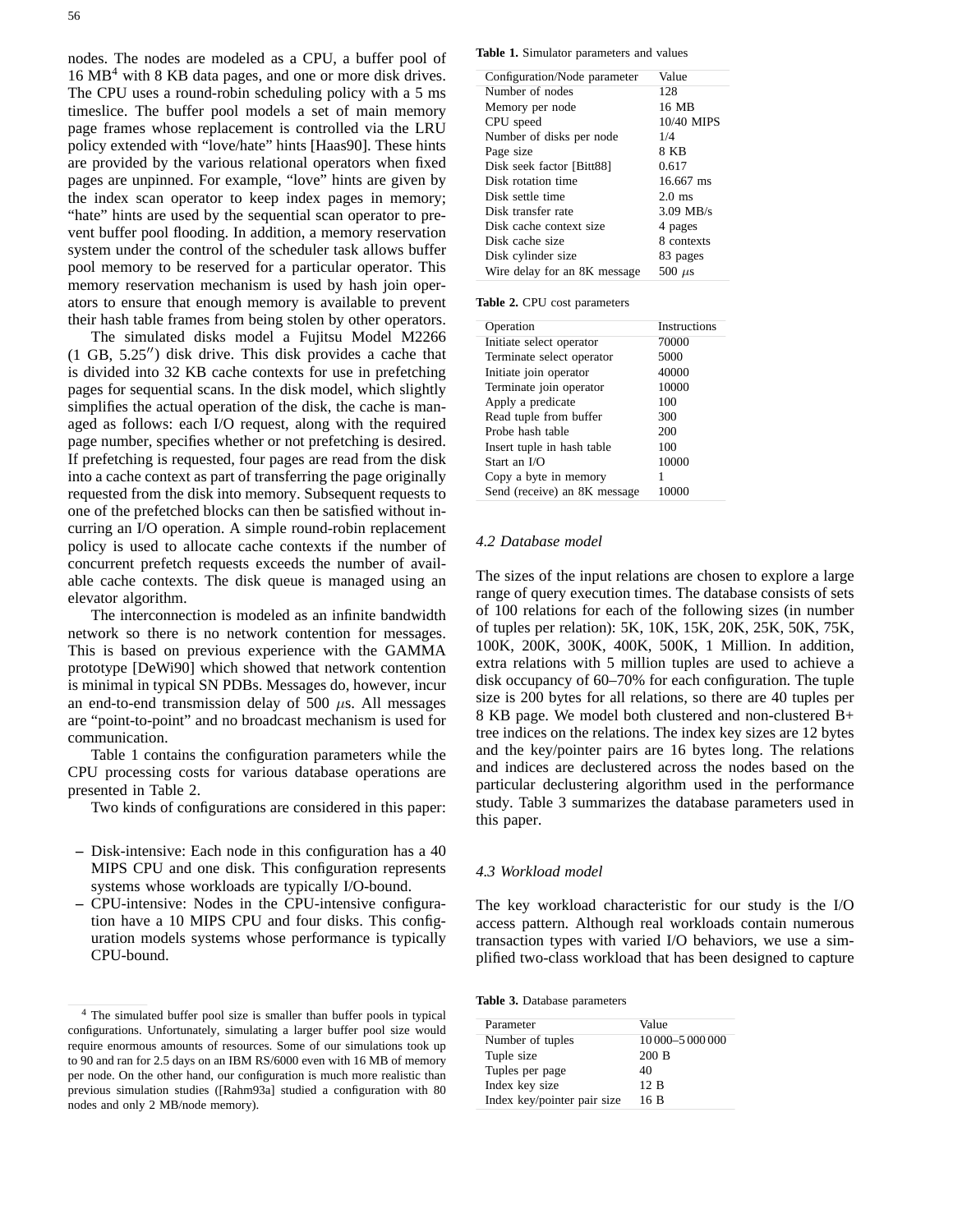the essence of real workloads. The first class is designed to model short interactive transactions. Transactions of this class perform four single-tuple, non-clustered index selections on randomly selected relations. Each selection executes on one of the nodes on which the relation has been declustered. To process each selection, the transaction reads 3 pages (2 index pages and 1 data page). While each transaction reads a total of 12 pages, the total number of I/Os performed may differ due to variations in the buffer hit rate. Each of the four selections executes on a randomly chosen single node. Therefore the response time of the transactions is not affected by a relation's degree of declustering. This class is referred to as the Transaction class for the rest of the paper.

The second class, called the Join class, captures the I/O behavior of long-running batch queries and consists of binary hybrid hash-joins<sup>5</sup> [DeWi84, Gerb85] for most of the experiments. Binary join queries were chosen so that issues, like pipelining and intra-query parallelism, that arise when processing complex queries could be ignored. This is a reasonable simplification as most commercial database systems execute queries comprised of multiple joins as a series of binary joins and do not pipeline tuples between adjacent joins in the query tree. Moreover, such simplified query workloads have also been used previously in [Ng91,Yu93]. Consequently, complex multiple-join queries are included in only one of our experiments (Sect. 5.7). In order to maximize join processing costs, the declustering attribute is assumed to be different from the join attribute so complete redistribution of each relation is needed for join processing. Another simplification is that, unless stated otherwise, the selection predicates used in the joins have a 100% selectivity and no indices are used when processing the input relations. The effect of indices is examined separately in Sect. 5.5. Also except for Sect. 5.4, queries are always allocated their maximum memory requirement. Finally, in order to simplify processor allocation for the joins, the join is always executed on the same nodes on which the inner relation is declustered. Therefore, the degree of declustering of the inner relation also determines the degree of join parallelism and the response time is proportional to the degree of declustering of the inner (outer) relation. A higher degree of declustering decreases the amount of data to be read per node, improves the response time but also increases the overhead associated with parallel execution of the operator.

The number of transaction class terminals is fixed at 1000 in the simulation experiments and the number of query terminals varies from 1 to 40. The terminal think time are exponentially distributed and different mean values are used to change the load offered by each class.

### **5 Selecting the degree of declustering**

The first series of experiments determines the degree of declustering for relations. Results are presented for the diskintensive and CPU-intensive configurations in combination



**Fig. 2.** Query response times for joins of 10K relations (disk-intensive configuration, parallel startup)

with both the sequential and parallel startup protocols. Except for Sect. 5.4, queries are always allocated their maximum memory requirement.

### *5.1 Disk-intensive configuration*

# 5.1.1 Parallel Startup

The first experiment examines the effect of increasing the degree of declustering on queries of various sizes. The inner and outer relations have the same number of tuples, and the size of the input relations is used to label each query. For example, a 10K query refers to a join of two different randomly chosen 10 000 tuple relations. Figure 2 shows response times for 10K queries under various system loads as the degree of declustering is increased from 8 to 128. The declustering nodes for each relation are randomly chosen. Note that a degree of declustering of 128 represents full declustering.

As expected, the average query response time increases as the number of terminals (i.e. the system load) is increased from 10 to 40. With 10 terminals, response times initially decrease as the degree of declustering is increased from 8 to 50 and then start increasing slowly. The same behavior can also be observed for higher query loads with 20–40 terminals, but with sharper increases for higher degrees of declustering. Although startup and termination costs increase with a higher degree of declustering, the response time increases beyond a degree of declustering of 50 are not due to startup, termination, or communication costs. Beyond a degree of declustering of 50, there is less than one disk cache context worth of data per disk (recall that there is one disk per node in this configuration and each disk has a 256 KB cache divided into 32 KB cache-contexts). Therefore, the disk caches are not fully utilized beyond 50 nodes – one disk I/O fetches less than four 8 KB pages into the disk cache. This reduces the cache hit rate and increases disk arm contention. The resulting loss of I/O bandwidth causes the average query response time to increase. This increase in disk contention exacerbates the effect of lower I/O bandwidth, which is why the increase in response time is higher with more query terminals. A similar behavior can be ex-

<sup>5</sup> Since the primary factor of importance is the large number of I/Os performed by the queries, the use of other join methods (like nested-loop and sort-merge) will not change the results qualitatively.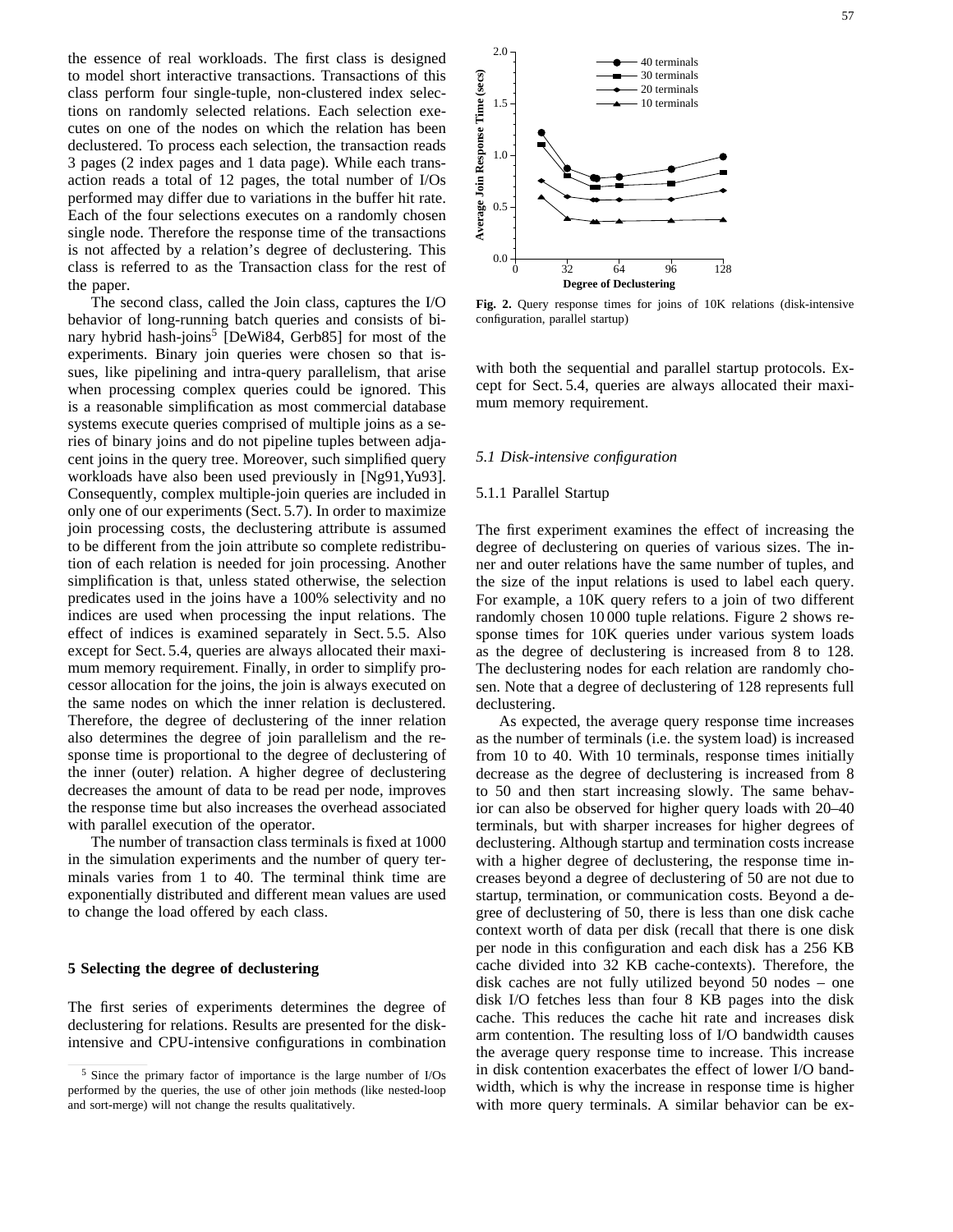

**Fig. 3.** Optimal degree of declustering (disk-intensive configuration, parallel startup)

pected if multiple-page I/Os are used instead of the cache to reduce disk-arm contention.

In order to verify the relationship between cache context size and the optimal degree of declustering, the same experiment was performed for relations of different sizes. Figure 3 shows the degree of declustering that achieves the lowest average response times, called the optimal degree of declustering, for relations with 5K to 100K tuples. The results show that the optimal degree of declustering increases linearly as the relation size is increased from 5K to 25K tuples. Moreover, for each relation size, the optimal degree of declustering occurs when there is just one disk cache context worth of data per node. The optimal degree of declustering cannot be greater than the system size (128 nodes) and therefore the optimal degree of declustering is constant beyond a relation size of 25K tuples. The results of these experiments demonstrate that a simple cache-context-per-disk rule can be used in this disk-intensive configuration with parallel operator startup to determine the maximum degree of declustering of relations.

### 5.1.2 Sequential startup

Figure 4 shows the optimal degree of declustering when operator instances are started sequentially by the scheduler (solid line). Compared to the results with parallel startup (dotted line), the optimal degree of declustering for the relations is lower and no longer has a linear relationship with relation size. For instance, if the relation size is increased by 250% from 10 000 tuples to 25 000 tuples, the optimal degree of declustering increases by 225% (from 32 to 72). Increasing the relation size further by 100% to 50 000 tuples increases the optimal degree of declustering by only 44% (to 104). The non-linear relationship of the optimal degree of declustering, *dopt*, with the relation size can be explained as follows. If startup and termination costs are significant, the response time of a query can be modeled as [Wils92]

ResponseTime = 
$$
a * d + \frac{b * S}{d}
$$
 (1)

where  $a =$  startup and termination cost per node,  $d =$  degree of declustering of the input relation,  $b =$  processing cost per tuple, and  $S =$  number of tuples in the relation. The



**Fig. 4.** Optimal degree of declustering (disk-intensive configuration)



**Fig. 5.** Optimal degree of declustering parallel startup

optimal degree of declustering for a relation with *S* tuples,  $d_{opt}(S)$ , can be found by differentiating the above equation with respect to *d* and equating it to 0. This leads to the following formula

$$
d_{opt}(S) = \sqrt{\frac{b*S}{a}}\tag{2}
$$

This shows that *dopt* is a non-linear function of *S*. However, even with sequential startup, *dopt* rises rapidly as the size of the input relations increases. As a result, all relations with more than 75K tuples (15 MB) should still be fully declustered for this disk-intensive configuration.

### *5.2 CPU-intensive configuration*

## 5.2.1 Parallel startup

Figure 5 shows the optimal degree of declustering for relations using the parallel startup algorithm in the CPUintensive configuration (one 10 MIPS CPU and 4 disks per node). The optimal degree of declustering for the diskintensive configuration is also shown for comparison. In the CPU-intensive configuration, only relations with more than 200K tuples should be fully declustered (solid line) compared to 25K tuples for the disk-intensive configuration (dashed line). Since startup and termination take longer with a slower CPU, they constitute a larger fraction of the total execution time of a query. As a result, the number of tuples processed per node must be increased in order to compensate for the increase in startup and termination costs.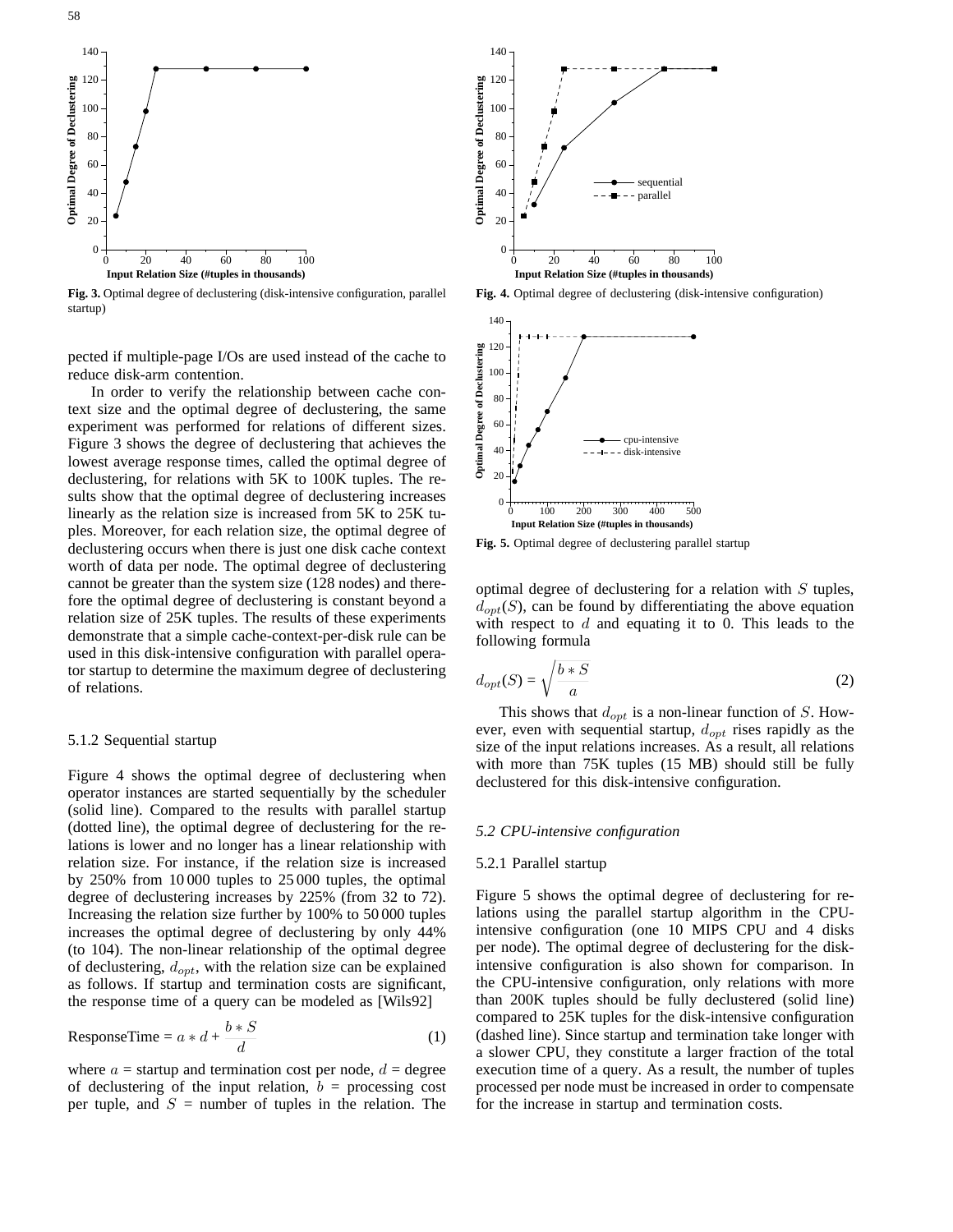

**Fig. 6.** Optimal degree of declustering sequential startup



**Fig. 7.** Joins of 100K relations: minimum memory allocation

# 5.2.2 Sequential startup

The next experiment explores the effects of sequential startup in a CPU-intensive configuration. Figure 6 shows that only relations with more than 400K tuples should be fully declustered. The reason is that sequential startup increases the query startup time considerably and the slower CPU in this configuration exaggerates the effect. Therefore, the number of tuples at which full declustering becomes optimal increases from 200K to 400K tuples. Figure 6 also shows a non-linear relationship between the relation size and the optimal degree of declustering, as we saw before for sequential startup in the disk-intensive configuration.

### *5.3 Discussion*

The previous experiments have explored the optimal degree of declustering for disk-intensive and CPU-intensive situations using both sequential and parallel startup algorithms. The optimal degree of declustering was highest for the diskintensive configuration with parallel startup. It is lower for a CPU-intensive system or if a sequential startup algorithm is used. However, even for the slowest system (CPU-intensive, sequential startup), any relation with more than 400K tuples (80 MB), should be fully declustered. Therefore, only 625 KB of data is needed per node to overcome startup and termination costs for this configuration. These results indicate that most relations in a typical parallel database system should be fully declustered for the best performance.

The previous experiments also demonstrate that the optimal degree of declustering is a complex function of hardware and software parameters. The optimal degree of declustering had a linear relationship with relation size in the disk-intensive system with parallel startup, but a non-linear relationship for all other configurations. This means that if startup and termination costs are low and the system is disk-intensive, a simple rule like cache-context-per-disk (Sect. 5.1) can be used to determine the optimal degree of declustering. Fortunately, current hardware trends indicate that database systems are likely to be disk-intensive in the future. CPU speeds are increasing at an average of 50% each year [Sigm94]. In contrast, disk bandwidths are growing at only 20% a year [Sigm94]. Thus, future systems will most likely be disk-intensive, and fast CPUs and networks will further reduce startup and termination costs. Consequently, determining the optimal degree of declustering should become easier in future systems. For the remainder of this paper, a cache-context-per-disk rule is used to calculate the degree of declustering for each relation. Furthermore, results are presented only for the disk-intensive configuration with parallel startup.

# *5.4 Minimum memory allocation*

Since startup and termination costs are the same when join queries are given their maximum or minimum memory allocation, the declustering results of the previous section (where maximum allocation was used) should be applicable even if minimum memory allocation is used. Figure 7 shows the effect of the degree of declustering on the response time for joins of two 100 000 tuple relations with minimum memory allocation for various system loads. The results confirm that full declustering (degree of declustering  $= 128$ ) provides the best response time for all system loads. Experiments with larger relations produced the same result – full declustering had the best performance<sup>6</sup>.

# *5.5 Effect of indices*

The previous experiments used full relation scans of both input relations. The next experiment examines the effect of index scans on the degree of declustering. Figures 8 and 9 show the performance of joins of two one million tuple relations when a clustered index is used to read each relation. Index selectivities of 1% and 10% were considered. The results of this experiment are quite different from the previous ones. Figure 8 shows that, with a 1% selectivity factor, the optimal degree of declustering for a relation with 1 million tuples is 50 (compared to 128 in the previous section). This implies that the degree of declustering should be reduced if index scans are used to read relations. However, Figure 9 shows that if the selectivity is increased to 10%, the optimal degree of declustering increases to 128. The results of these two experiments can be explained as follows. The optimal

<sup>6</sup> Experiments were not done using smaller relation sizes because previous studies [Meht93, Meht94, Yu93] have shown that minimum memory allocation is justified only for large relations where it leads to substantial reduction in memory consumption.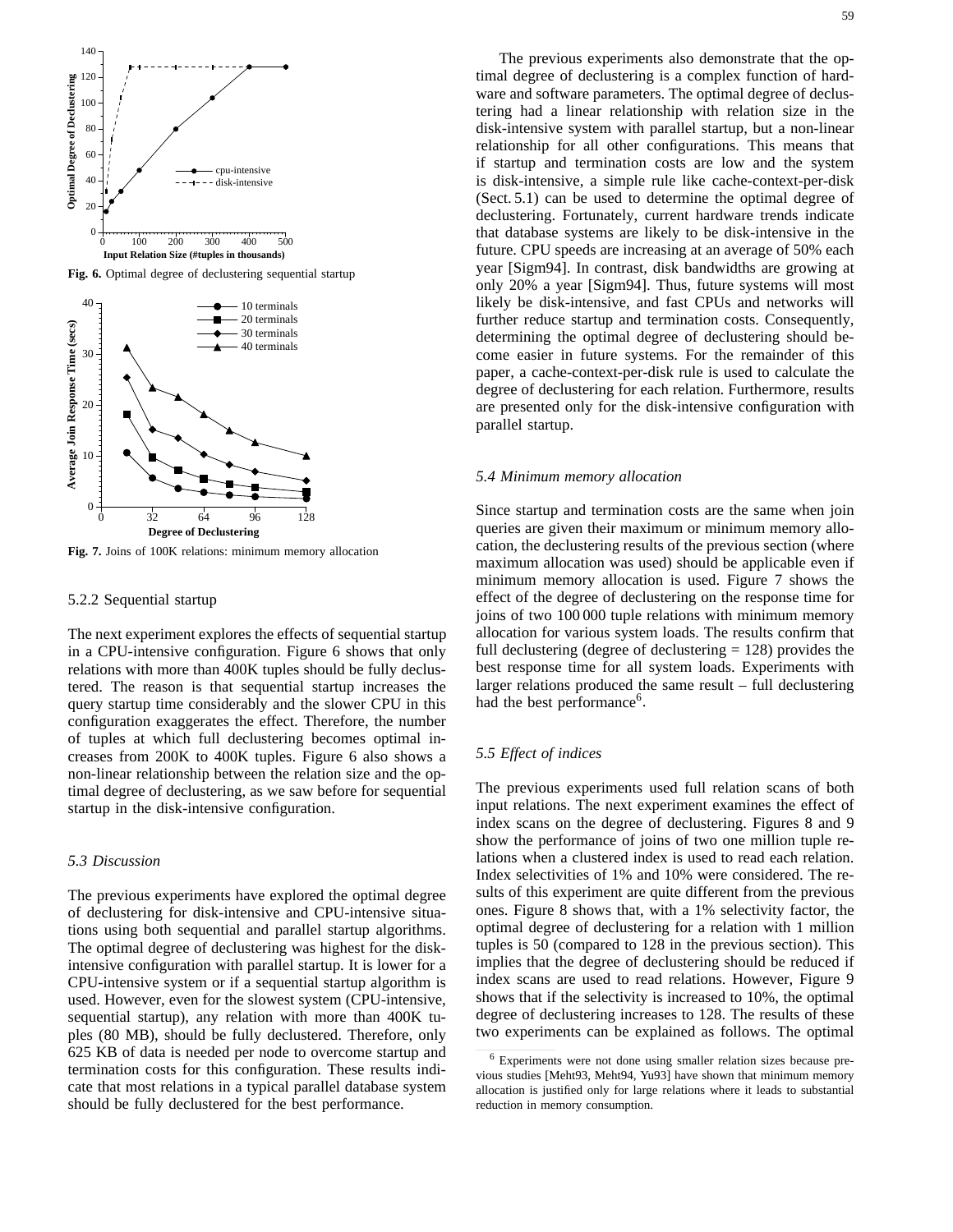

**Fig. 8.** Index selectivity  $= 0.01$ . Effect of clustered index scans on the degree of declustering



**Fig. 9.** Index selectivity  $= 0.1$ . Effect of clustered index scans on the degree of declustering

degree of declustering depends on the number of tuples processed by each operator. Since a query using a clustered index scan with a 1% selectivity on a 1M relation processes the same number of tuples (10 000) as a file scan of a 10 000 tuple relation with 100% selectivity, the optimal degree of declustering in both cases is also the same. Similarly, the optimal degree of declustering of a query using a clustered index scan with a selectivity of 10% is similar to the optimal degree of declustering of a file scan of a 100 000 tuple relation. In general, if a clustered index scan with *x*% selectivity is used to read a relation of with *R* tuples, then the optimal degree of declustering is the same as the optimal degree of declustering for a file scan of a relation with  $(R * x)$ tuples. Therefore, the optimal degree of declustering of a relation changes depending on the selectivity of the index scans used to read the relation. However, the optimal degree of declustering increases rapidly with an increase in relation size (Fig. 3), and therefore full declustering will provide the best performance unless the index selectivity is small. Experiments with unclustered index scans also showed that full declustering provides the best performance unless the selectivity is very small and have therefore been omitted.

# *5.6 Effect of skew*

This experiment explores the effect of data skew on the cache-context-per-disk rule. As mentioned in Sect. 3.4, only



Fig. 10. Skew Factor – 400%. Effect of skew on the degree of declustering



Fig. 11. Skew Factor – 800%. Effect of skew on the degree of declustering

the effect of join product skew is considered. Join product skew is modeled in the following manner. It is assumed that the skew is present on only one of the processing nodes, which is chosen randomly; this is similar to the "scalar" skew model used in [Walt91], [Omie91] and [DeWi92]. The number of tuples produced at the selected node is calculated as the skew factor times the average number of tuples produced at other nodes. For example, if each node produces 10 000 result tuples on the average, a skew factor of 400% means that the node that experiences join product skew will produce 40 000 (4 *∗* 10 000) tuples. In order to ensure that the same number of tuples are produced irrespective of the degree of declustering, the skew factor is increased linearly with the degree of declustering. For instance, a skew factor of 400% with a degree of declustering of 16 changes to 800% and 1600% when the degree of declustering increases to 32 and 64 respectively.<sup>7</sup> Linearly increasing the skew factor with the degree of declustering ensures that the same number of tuples are produced on the skew node for each degree of declustering. Figures 10 and 11 show the effect of two different degrees of skew on the average response time of 25K join queries (without indices).

In all the cases, the response time decreases with an increase in the degree of declustering. However, the reduction in response time is small for low loads (less than 20 ter-

<sup>7</sup> This represents an extremely high degree of skew. If a more realistic distribution was used instead of the scalar skew model, the increase in skew with the degree of declustering would be more gradual.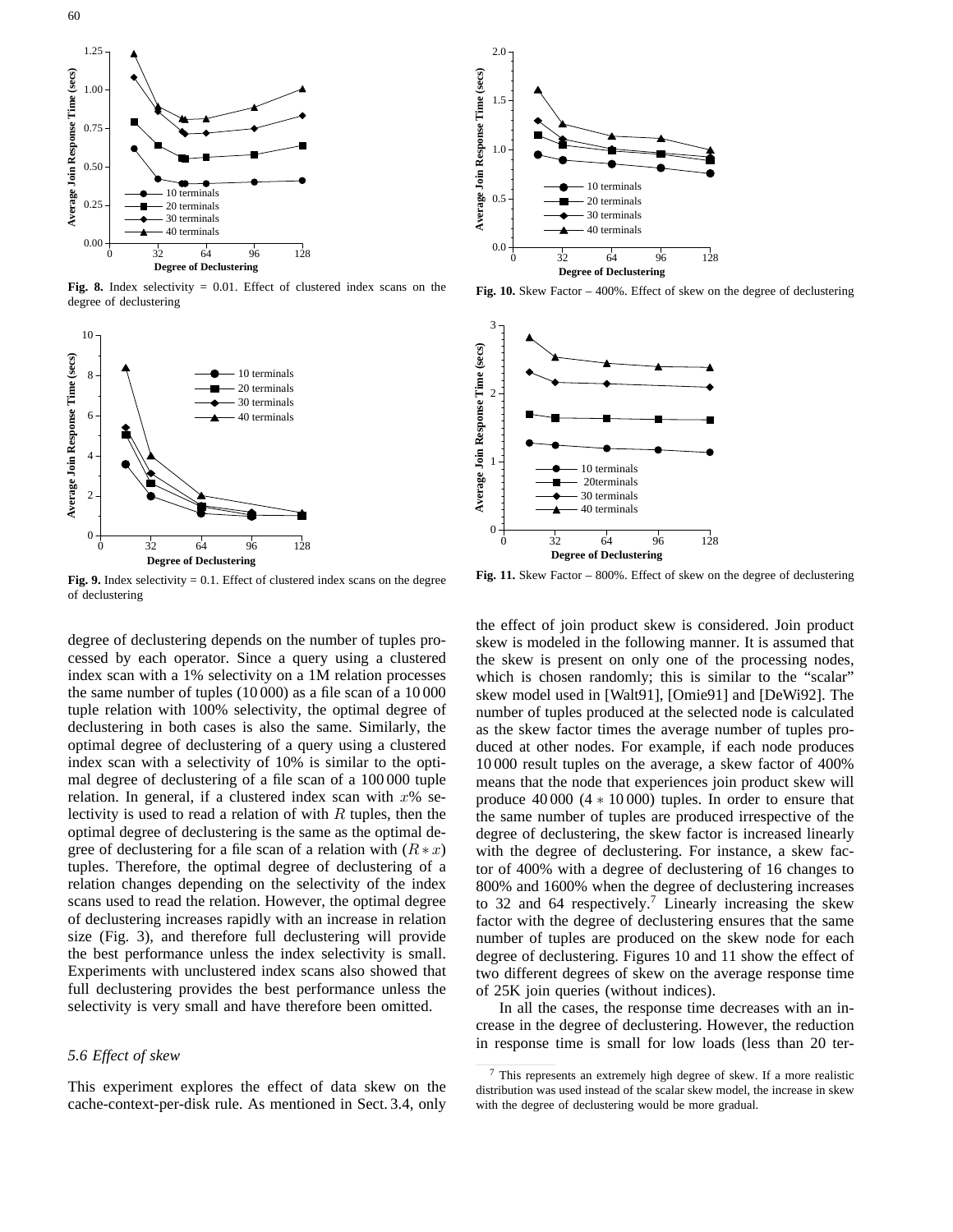

**Fig. 12.** Complex query schedules

minals). The reason is that the response time of the queries is dominated by the response time of the node that experiences the join product skew. Since the number of tuples produced at the skewed node does not change as the degree of declustering increases, the response time also does not change significantly. This is more evident in Fig. 11, where queries have a higher skew of 800% and hence the response time reduction is lower. At higher loads, the performance improves slightly with a higher degree of declustering since the query load gets spread over more nodes. This experiment shows that full declustering improves performance in the presence of low degrees of skew.

While there is less improvement with higher degrees of skew, full declustering still has the best performance. In the presence of skew, full declustering often helps in reducing the average response time and never leads to higher response times.

### *5.7 Complex queries*

So far we have considered only binary join queries. This section examines the effect of declustering strategies on more complex queries. The workload used here consists of a single five-way join query where each input relation consists of one million tuples. The selection selectivity is 100%, join selectivity is 50% and the joins are allocated their maximum memory allocation. There are multiple ways of scheduling such a complex query, each differing in the amount of parallelism and pipelining exploited [Schn90, Chen92a, Chen92b]. In this experiment, both left-deep and right-deep scheduling [Schn90] are considered. These represent the two extremes in query scheduling strategies; left-deep schedules have the least parallelism and limited pipelining, while rightdeep schedules have the highest parallelism and maximum pipelining. The two query schedules are shown in Fig. 12. The dark edges in the two schedules represent the build operation in the hash join, while the lighter edges represent the probe operation.

Figure 13 shows the response time for the complex queries as the degree of declustering of the input relations is increased from 16 to 128. The results show that increasing the degree of declustering improves performance irrespective of the query scheduling strategy; full declustering provides the best performance for both left-deep and rightdeep trees. The reason is the same as before – the increase in parallelism with higher degrees of declustering more than compensates for the small increase in startup and termination costs. This experiment illustrates that full declustering



**Fig. 13.** Complex-query response times 5-way join queries (1M tuples per input relation)

not only improves the performance of simple binary join queries, but also complex join queries. Similar experiments with complex queries containing different numbers of multiple joins also produced the same results.

### **6 Selecting nodes for placement of relations**

This section presents and evaluates alternative strategies for deciding the placement of the fragments of a declustered relation. The previous sections showed that a simple cachecontext-per-disk rule can be used to determine the degree of declustering of relations. Therefore, placement needs to be determined only for relations that should not be fully declustered under this rule (since if a relation can be fully declustered, it is simply placed on all nodes and no placement decision is needed).

The first part of this section (6.1) presents three alternative algorithms for placing relations that should not be fully declustered. This is followed by a detailed performance evaluation of the resulting (complete) data placement algorithm on a variety of workloads. The workloads have been divided into partitioned and non-partitioned workloads. A partitioned workload consists of disjoint sets of queries which access mutually exclusive sets of relations. A workload consisting of queries submitted from two separate organizations accessing their own private databases is an example of a partitioned workload. The queries from each organization can be isolated from one another by placing their relations on disjoint sets of nodes. However, disjoint placement of relations cannot be used to partition all workloads; such workloads are called non-partitioned. An example of a workload that cannot be partitioned is the TPC-C benchmark workload. This workload consists of five transaction types that access data in a database composed of ten relations. Each relation is shared across multiple transactions, making it impossible to partition the workload by placing the relations on disjoint nodes. Section 6.2 examines the effect of declustering on non-partitioned workloads, while partitioned workloads are considered in Sect. 6.3.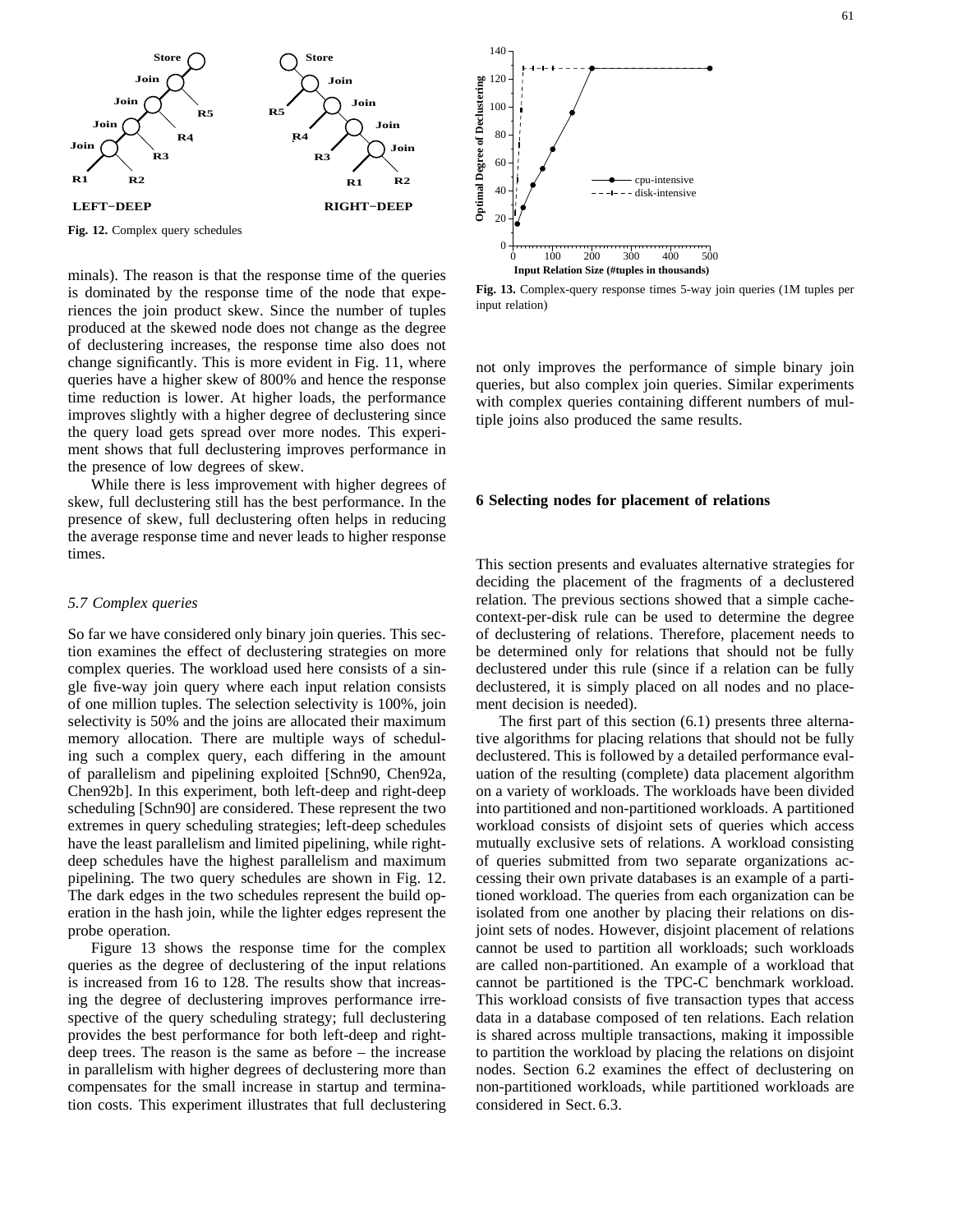**Table 4.** Workload and database parameters

|       | Workload         |            |                       | Database              |            |
|-------|------------------|------------|-----------------------|-----------------------|------------|
| Class | <b>Terminals</b> | Think time | <b>Relation</b>       | <b>Size</b>           | Number     |
| Join  | 10               | 0 s        | Partially declustered | $1000 - 25000$ tuples | $10 - 100$ |
|       |                  |            | Fully declustered     | $100000$ tuples       | 100        |

# *6.1 Handling small relations*

Small relations, which cannot be declustered on all nodes, are a potential source of load imbalance because their placement leads to increased load on only a subset of nodes. The experiments in this section compare three algorithms for placing small relations. For each algorithm, the degree of declustering is determined using the cache-context-per-disk rule. However, the algorithms differ in the order in which relations are chosen for placement and in the method used to select the nodes for placing each relation. The following placement algorithms are considered:

- **–** Random: The first algorithm is the simplest and is completely workload independent. It randomly chooses both the next relation to be placed and the set of nodes on which to place it.
- **–** Round-robin: In the round-robin algorithm, the order in which relations are placed is random, but the placement of relations on the nodes is performed in a round-robin fashion: if a relation is placed on processors 1 through 10, the placement of the next relation starts at processor 11, and so on. This algorithm is also workload independent, but tends to spread the data more uniformly than Random.
- **–** Bubba: The final placement algorithm is the Bubba data placement heuristic [Cope88]. In this scheme, relations are placed in decreasing order of their access frequency (*heat*). For each node, the algorithm maintains the sum of the heats of all of the relations placed so far on the node. For each relation, the nodes with the least accumulated heat are chosen for declustering. This algorithm is the most efficient for load balancing but it requires detailed knowledge of the workload for an accurate prediction of each relation's heat. The placement algorithms are first compared for a non-partitioned workload, and the results are then used to determine data placement for partitioned workloads.

### *6.2 Non-partitioned workloads*

The relations in a non-partitioned workload can be divided into two categories: fully declustered relations, which are partitioned across all nodes, and partially declustered relations, which are declustered across only a subset of nodes. The first experiment compares the performance of the algorithms for placing small relations on a disk-intensive configuration. The workload and the database used for this experiment are described in Table 4.

The database consists of one hundred 100 000 tuple relations that are fully declustered and a variable number of small relations that are partially declustered. The number of tuples in the small relations vary uniformly between 1000 and 25 000 tuples. The degree of declustering for partially



**Fig. 14.** Effect of number of partially declustered relations

declustered relations is determined by the cache-context-perdisk rule. For example, the 1K tuple relation (25 pages) is declustered on 5 disks $8$  and the 10000 tuple relation (250 pages) is declustered on 50 disks. The workload consists of a number of concurrently executing hash join queries; the number of queries was chosen such that the average disk utilization was 60%. The selection of the inner and outer relation for each query is performed as follows. The relation can be a partially or fully declustered relation with equal probability. If the relation is selected to be a partially declustered relation, a skewed Zipf distribution<sup>9</sup> with  $z = 1.0$  is used to choose the particular partially declustered relation. This distribution was selected to vary the heat among the partially declustered relations. On the other hand, the placement of fully declustered relations is fixed and independent of the heat of the relation. Therefore, if an input relation is chosen to be a fully declustered one, it is chosen randomly with a uniform distribution from among the set of 100K tuple relations. The skewed probabilities (defined by the Zipfian distribution) are randomly assigned to the various partially declustered relations. Therefore, in order to remove the effect of this random assignment of access probabilities to relations, every result point represents the average of 30 simulation runs, each with a different assignment of access probabilities to the partially declustered relations.

Figure 14 shows the performance of the three algorithms as the number of partially declustered relations is varied from 10 to 100. In order to stress the performance of the algorithms, all of the data was read from the disk and memory buffering was switched off. The effect of memory buffering is examined separately in the next experiment.

<sup>8</sup> There are 40 tuples per page and one disk cache context (5 pages)per disk.

 $P(i) = \frac{1/i^z}{\sum_{i=1}^N 1/i^z}$  for all  $1 \le i \le N$ , where *N* is the number of relations [Zipf49].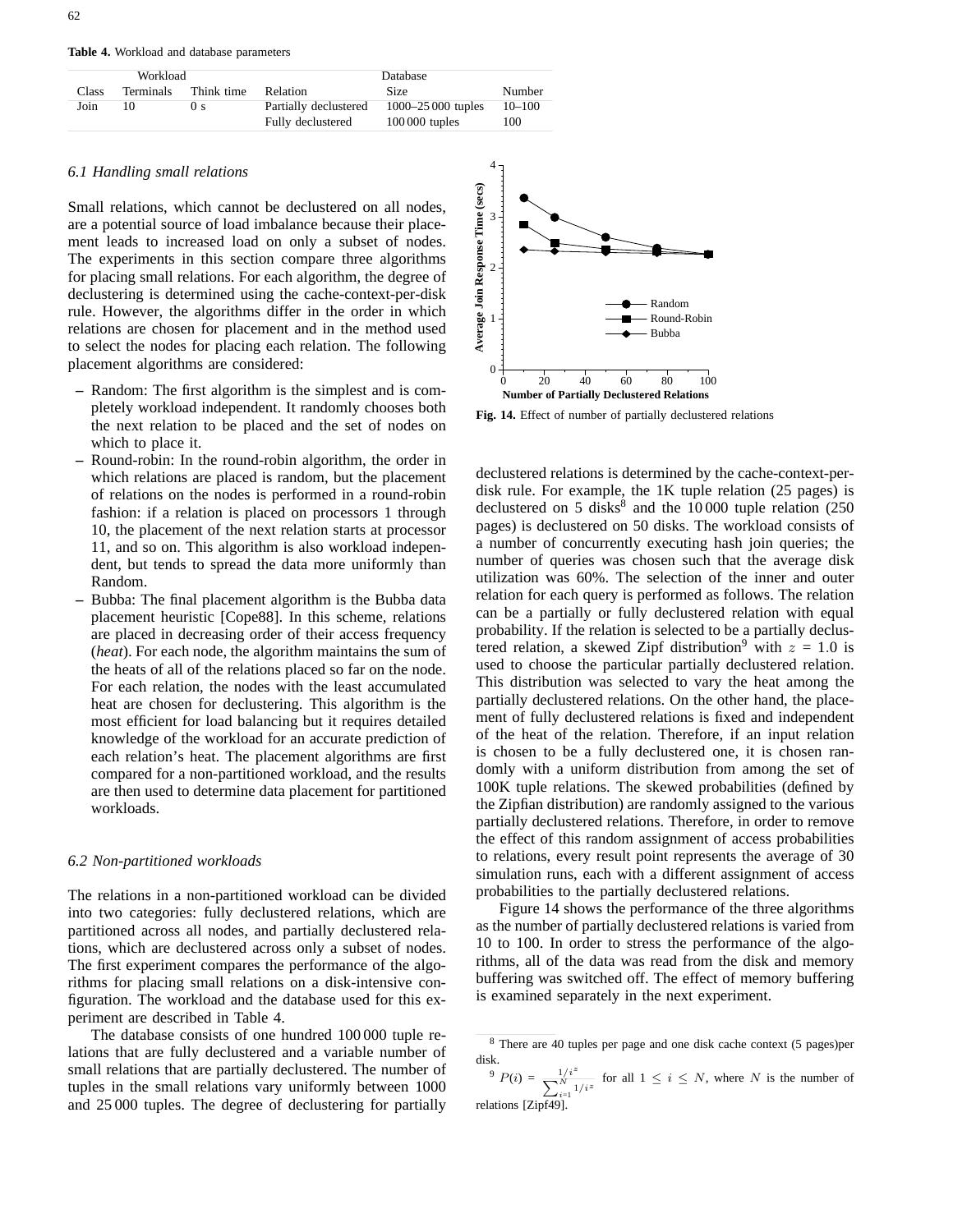Figure 14 shows that, with 10 partially declustered relations, the Random algorithm results in the highest average query response time. The Random algorithm places relations on a random set of nodes and the order of placement is also randomized. When the number of partially declustered relations is small, the Random algorithm can thus place fragments of multiple "high-heat" relations on the same node. This leads to a load imbalance, so the performance of the Random algorithm is the worst. The Round-Robin algorithm distributes the small relations more evenly across the nodes and thus has better performance. However, since the order in which relations are placed is random, fragments of two relations with high heat can still be placed on the same node. Therefore, the heat of the relations is still not spread uniformly. On the other hand, the Bubba algorithm places relations in decreasing order of heat and attempts to place fragments of "high-heat" relations on disjoint nodes. This technique achieves better load balancing and performs the best among the three algorithms.

As the number of partially declustered relations is increased in Figure 14, the performance of both the Random and Round-Robin algorithms improves because the effect of randomness decreases. With just 25 small relations, the performance of the Round-Robin algorithm is quite similar to the Bubba algorithm, and the performance of all three algorithms is nearly identical with more than 80 relations. The experiment therefore shows that Bubba is the best placement algorithm, but simpler algorithms like Random and Round-Robin also perform well as the number of small relations increases.

The previous experiment assumed that all the data was disk-resident. In practice, data is often kept memory resident to improve performance (LRU, Gray's 5 min rule [Gray87], Bubba memory management [Cope88], Fragment Fencing [Brow93]). Figure 15 shows the performance of the algorithms as the percentage of partially declustered relations that are kept in memory is varied. The relations were kept memory resident by pre-reading and pinning the appropriate percentage of the data pages of the small relations in memory at system startup. The number of partially declustered relations was fixed at 10 since this is the value that showed the largest difference between the algorithms in the previous experiment. The first point in all the curves, with residency equal to 0, is the same as the value shown in the last experiment and shows the maximum difference between the three algorithms. However, as the residency increases the performance of the three algorithms becomes very similar. Beyond 50% residency, the algorithms have almost identical performance.

These two experiments have examined the performance of three different placement algorithms for handling relations that are too small to be fully declustered under the cachecontext-per-disk rule. The results show that the Bubba algorithm has the best performance, followed by Round-Robin and then Random. However, the detailed workload knowledge required by the Bubba algorithm may not always be available, and thus the Bubba algorithm cannot be used in all cases. In such cases, the simplistic Round-Robin algorithm can be used. Even though the algorithm has no knowledge of the workload, it was seen to perform quite well. In addition, the last two experiments showed that if the small relations



**Fig. 15.** Effect of memory residency

are partially memory resident (which will quite often be the case), or if there are a large number of small relations, the performance of the Round-Robin algorithm is nearly identical to the Bubba algorithm.

### *6.3 Partitioned workloads*

All the experiments shown so far have included only nonpartitioned workloads. This section examines partitioned workloads to evaluate the effect of declustering on workload isolation. Initially, a simple two-class workload is studied to give some insight into the problem. The results are then used in the following sections to study workloads with shift changes and a more general three-class workload.

Partitioned workloads consist of disjoint components which access mutually exclusive sets of relations. Therefore, the workload can be partitioned by placing the relations on disjoint sets of nodes. However, determining the size of the partitions to be created for each workload component is a difficult problem. The first experiment in this section studies different partitioning strategies for a two-class workload and compares their performance to a non-partitioned system with full declustering. The results are then used to study a workload with shift changes.

The workload consists of two classes, Transactions and Queries, which have been described in detail in Sect. 4. All the experiments are conducted on a 128 node system with 16 MB of memory and 1 disk per node. We study the performance as the number of nodes dedicated to transaction processing is increased from 16 to 96 nodes. and the number of nodes dedicated to query processing is decreased from 112 to 32. For each partitioning method, the performance is compared to a non-partitioned system where both queries and transactions execute on all the nodes. The experiment thus explores systems where the percentage of the system devoted to transactions (queries) varies from 12.5% (87.5%) to 75% (25%).

Table 5 describes the various parameters for each of the classes in the workload. The think times of the transaction terminals are set such that the disk utilization is around 60%. For example, when the number of nodes executing transactions is 16, the think time is 8.8 s. The think time is reduced to 0.95 s when 96 nodes are used to execute transactions and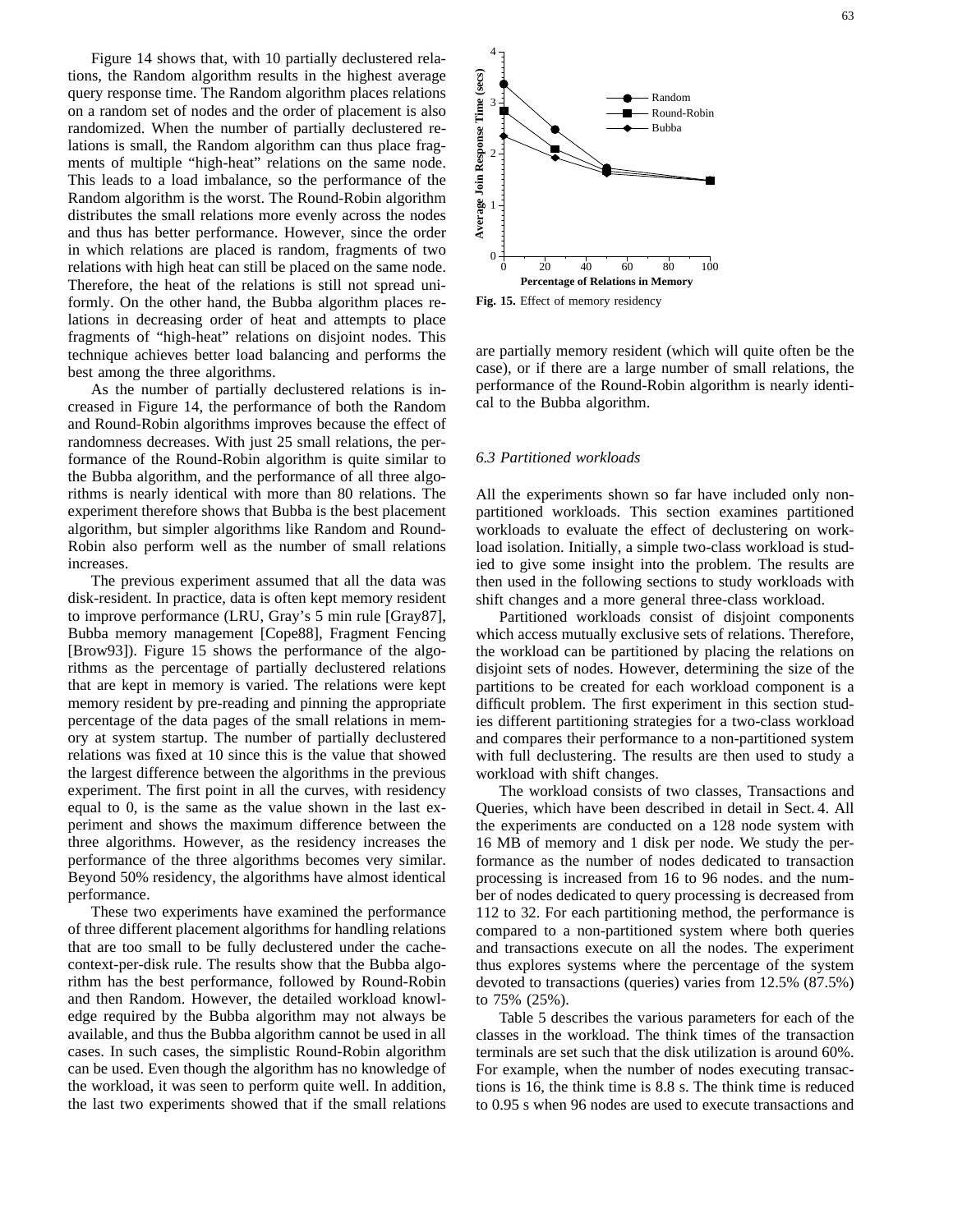**Table 5.** Partitioned workload

| Workload    |                  |                | Database        |             |                         |
|-------------|------------------|----------------|-----------------|-------------|-------------------------|
| Class       | <b>Terminals</b> | Think time     | Number of nodes | Relations   | Size                    |
| Transaction | 1000             | $0.95 - 8.8$ s | 16–96           | Transaction | 5 000 000 tuples (1 Gb) |
| Join        |                  | 0 <sup>s</sup> | $112 - 32$      | Join        | 5 000 000 tuples (1 Gb) |





a higher transaction load is needed to achieve 60% disk utilization. The MPL (Multi-Programming Level) for the query class has been fixed at 1 with a 0 think time (the effect of varying query MPL is explored in a later experiment). A simplified database is used to ease the exposition of the results; all relations are the same size and contain five million tuples. Each class accesses a mutually exclusive set of relations and the number of relations in each set is chosen to occupy about 60% of the disks. The rest of the experiments in the paper also use this simplified database. The selectivity of the join queries is also reduced to 10% to enable the inner relations of multiple join queries to fit in memory. The performance of the two classes for both partitioned and non-partitioned systems is shown in Figs. 16 and 17.

In the partitioned system, since the transaction load is configured such that the overall disk utilization is always around 60%, the response time of the transactions is relatively flat as the number of nodes executing transactions increases; however, transaction throughput increases significantly. The performance in the non-partitioned case is different. When the number of nodes processing transactions is small (e.g. 16), the average transaction response time is 17% lower in the non-partitioned system than in the partitioned system. As the number of transaction nodes increases, the transaction load also increases and the interference from the join query causes the average transaction response time to increase. The average transaction response time of the non-partitioned system is the same as the partitioned system when 96 nodes are dedicated to transaction processing in the partitioned system.

Now consider the performance of the join query (Fig. 17). The response time of the join increases significantly as the number of nodes processing transactions increases (and consequently, the number of nodes processing queries decreases). In the non-partitioned system, the join response time increases as the transaction load increases due to interference from the transactions. However, the increase in response time is much smaller than in the partitioned system since the join always executes on 128 nodes and there is no reduction in join parallelism. This experiment demonstrates that executing the workload of a partitioned system on a non-partitioned system can improve the performance of both transactions and queries. However, transaction response times may degrade in a non-partitioned system due to interference from concurrently executing queries. The next experiment explores whether this increase can cause a nonpartitioned system to perform worse than a partitioned system. We fixed the number of dedicated transaction nodes at 96 since this configuration had the worst transaction performance for the non-partitioned case in the previous experiment. Figures 18 and 19 show the performance of the two declustering schemes as the number of queries is increased from 1 to 4.

In the partitioned case, the transactions execute on a separate set of nodes from the joins and therefore their performance remains unaffected as query MPL increases. The query response time, however, increases steeply as the MPL increases. The queries in the non-partitioned system perform much better than the partitioned case as a result of increased parallelism. However, interference from the queries causes the transactions to suffer and the average transaction response time increases with an increase in query MPL. The experiment shows that although query interference is not an issue at a low query MPL, some additional mechanism is needed to control the interference at higher loads. We evaluated three mechanisms that can be used to limit interference:

1. Disk priority scheduling: This mechanism gives higher priority to short interactive transactions at the disk while queries that perform long sequential scans have lower priority. High-priority requests are serviced first at the disk and low-priority requests are serviced only in the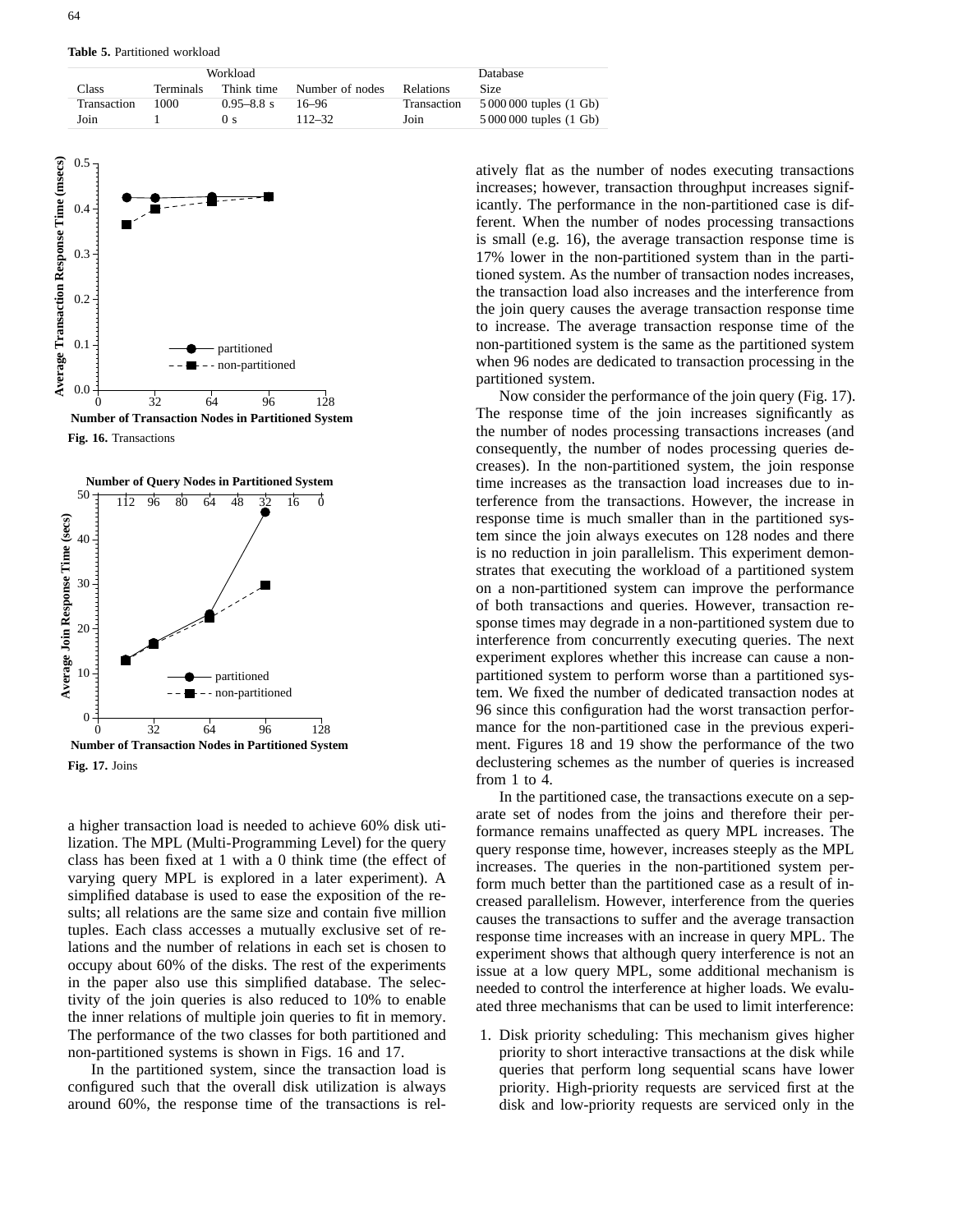

absence of high-priority requests. This significantly reduces query interference perceived by transactions at the disk. This mechanism is used in the Tandem Non-Stop SQL product [Engl91].

- 2. Dynamic delay: The second mechanism limits interference by dynamically delaying queries before execution. This reduces the average execution MPL of queries in the system leaving more disk bandwidth for the transactions<sup>10</sup>. In a real system, the delay period would be dynamically set to match an expected response time (that could be user-specified or determined automatically by the system, e.g. optimizer estimates). For the purposes of this experiment, queries are delayed in the non-partitioned system until the average response time is equal to the corresponding query response time in the partitioned system. Therefore, a query is delayed by the amount of time by which previous query exceeded the expected average response time. A more detailed discussion about the use and setting of delay times can be found in [Brow94].
- 3. Combined: The last mechanism combines the two previous schemes. Priority scheduling is used at the disk and queries are also delayed dynamically to reduce interference.



**Fig. 21.** Joins

The performance of these mechanisms is shown in Figs. 20 and 21, which show average transaction and join query response times as a function of the query MPL. The performance of the partitioned and non-partitioned schemes is also shown for reference.

The disk priority scheme (dashed line with diamonds) slows down the queries and reduces query interference at the disk by giving higher priority to the transactions. However, the reduction in interference is not enough and the transactions have a higher response time than in the partitioned system when the query MPL is greater than 1. The delay scheme (dashed line with triangles) delays the queries such that their response times are close to the query response time in the partitioned case. This reduces interference and lowers the average transaction response time. At low query MPLs (below 3), this scheme achieves lower transaction response times than the partitioned case. However, the reduction in interference is not enough and at higher query MPLs the transactions still have a higher response time. The combined scheme (dashed line with crosses), which delays queries and uses priority disk scheduling, performs the best and is able to limit interference even for high query  $MPLs^{11}$ .

The previous two experiments demonstrated that nonpartitioned placement with full declustering out-performs

 $10$  Note that the reduction in average execution MPL is not just due to the use of a closed system. A delay mechanism along with a maximum MPL limit will result in a reduced execution MPL even in open systems.

<sup>&</sup>lt;sup>11</sup> Although only average response time figures have been reported here, we also compared the 90th percentile values and the results were similar qualitatively.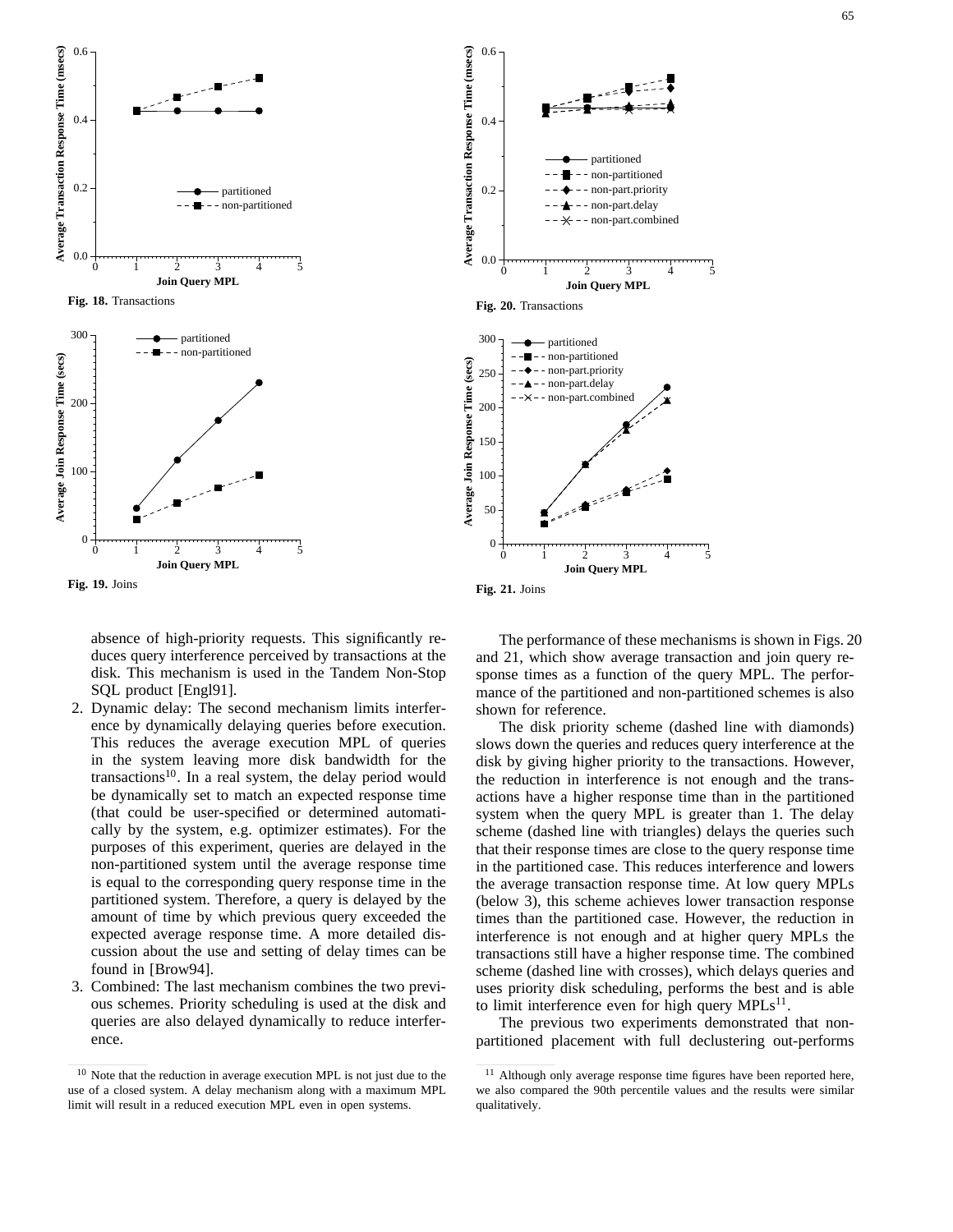**Table 6.** Partitioned workload with shift changes

| Workload | Transaction terminals | Transaction think time | Ouery terminals | Ouery think time |
|----------|-----------------------|------------------------|-----------------|------------------|
| Shift 1  | 000                   | $0.95 \text{ s}$       |                 |                  |
| Shift 2  | 500                   | 0.95 s                 |                 |                  |

partitioned data placement except under high-load conditions when the transactions perform poorly due to query interference. In such cases, simple mechanisms like priority disk scheduling and dynamic delay of queries can be used to limit interference and outperform partitioned placement.

### **7 Handling workload shifts**

As mentioned in Sect. 3, an important factor in the performance of a declustering scheme is its ability to provide good performance in the presence of workload shifts. The next experiment compares the performance of partitioned and nonpartitioned placement for a two-class workload with shift changes. As in the previous partitioning experiment, the two classes in the workload are Transactions and Joins. Table 6 shows the structure of the classes for each workload shift. The workload models typical shifts in mixed workloads: higher transaction processing in the first shift and higher query processing in the second. In the first shift, the transaction workload is the same as the one used in the previous experiment (1000 terminals with 0.95 s think time) and there are two queries in the system. The transaction workload halves in the second shift while the query workload doubles.

This experiment compares the performance of a partitioning scheme (that allocates 96 nodes for transaction processing and 32 nodes for query processing) to two nonpartitioning strategies. The first non-partitioning strategy, labeled Non-Partitioned Match, is similar to the method used in the previous experiment – the combined scheme (disk priority scheduling and query admission delay) is used to match query response times of the partitioned scheme. The second method, called Non-Partitioned Constant Trans, uses the combined mechanism to maintain the a constant transaction response time in both shifts. The performance of all the schemes is shown in Figs. 22 and 23.

For the partitioned system, transaction response times decrease in the second shift as the transaction load decreases while the query response times increase because the query workload increases. The partitioned system statically partitions the system between workloads and therefore prevents the system from adapting to dynamic workload changes. For example, the decrease in the transaction workload in the second shift cannot be used to improve the performance of the query class. On the other hand, the delay mechanism in the non-partitioned system can be used in multiple ways to modify the performance of the two classes in each shift. The Non-Partitioned Join Match scheme achieves query response times that are identical to query response times in the partitioned system and transaction response times that are better. The Non-Partitioned Constant Trans scheme, on the other hand, delays the queries such that the same transaction response time is maintained in both shifts. The resulting reduction in transaction workload in the second shift allows



**Fig. 22.** Effect of shift changes – transactions



**Fig. 23.** Effect of shift changes – joins

lower join query response times in the second shift (compared to the response times achieved in the second shift by the Partitioned and Non-Partitioned Join Match schemes).

This experiment has shown that not only can nonpartitioned data placement with full declustering perform better than a partitioned system for static workloads, it is also a better strategy for dynamically varying workloads since schemes like query delaying and priority scheduling can be used to adapt the performance of the system as the workload changes. Partitioned placement obtains workload isolation by placing data on disjoint nodes but this prevents the use of dynamic mechanisms that can adapt to changes in the workload.

# **8 Handling multiple classes**

Our final experiment compares the performance of the partitioned and non-partitioned systems for a more general threeclass workload. The database used for this experiment is the same as that used in the previous experiment – all relations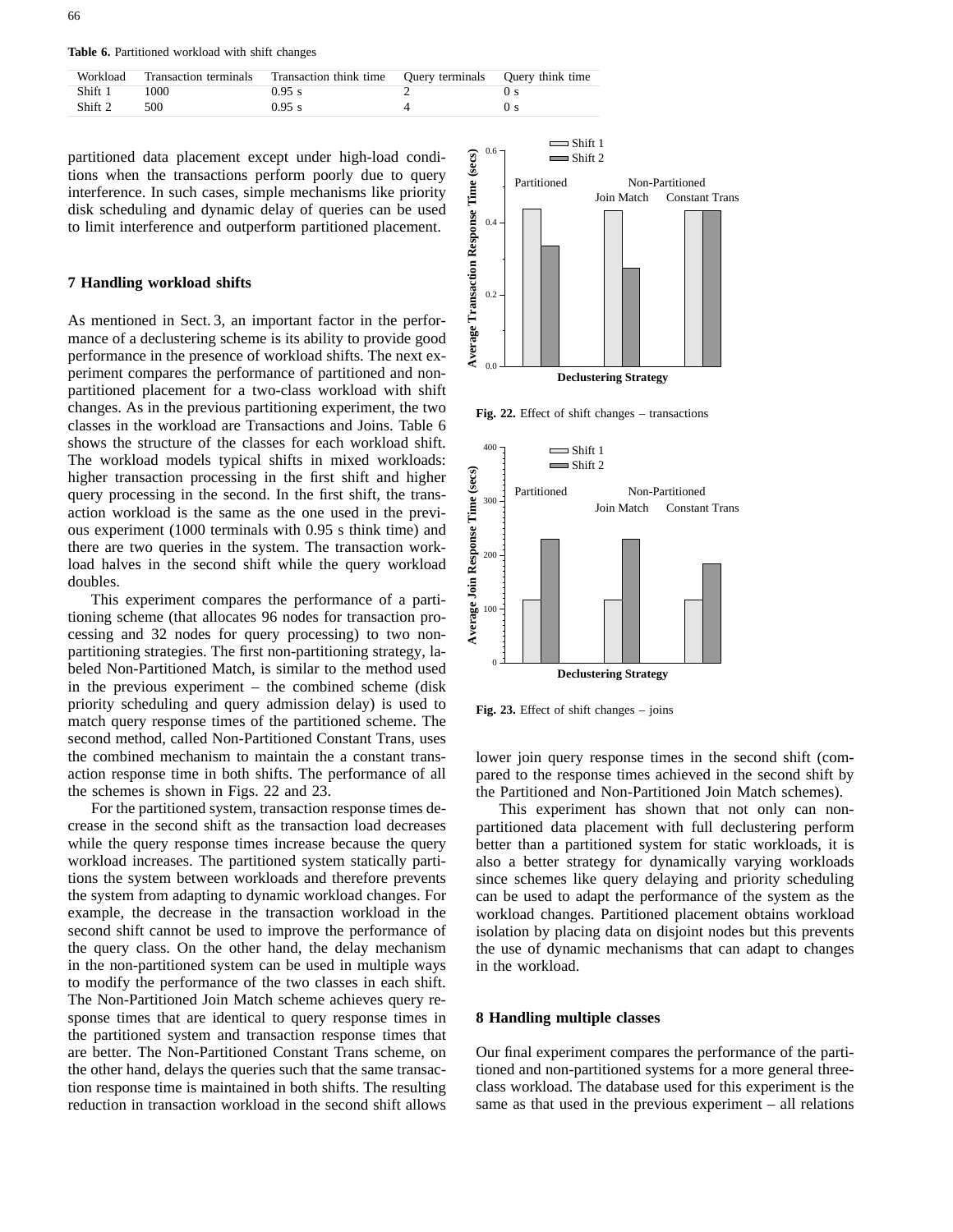

**Fig. 24.** Multiclass workload

have five million tuples. However, in addition to transactions, the workload has two query classes with very different query response times and resource requirements. The first query class, SlowJoins, represents a class with low memory allocation and high response times. Queries from this class are allocated only their minimum memory requirement [*√sizeof inner* (34 MB)] and need two passes of the hybrid-hash join algorithm to execute. Queries from the second class, FastJoins, have higher memory allocations and lower response times. FastJoin queries use selection predicates with a selectivity of 25%; i.e. only a quarter of the input tuples are selected for the join<sup>12</sup>. Queries from the FastJoin class are allocated their maximum memory requirement [size of inner relation (286 MB)] and require only a single pass of the join algorithm to execute. Similar to the previous experiment, we compare the performance of a partitioned system, with 96 nodes dedicated to transaction processing and 32 nodes dedicated to query processing, with that of a non-partitioned system. The non-partitioned system uses the combined delay mechanism to control query interference and delays the queries to match the response times of each query class in the partitioned system. Figure 24 shows the performance of the two schemes.

As can be seen from the graphs, non-partitioning achieves the same query response time as the partitioning scheme and a significantly better transaction response time. The results also demonstrate the flexibility of the query delay mechanism. In the non-partitioned system, the average execution time of the joins in the FastJoin class is 60 s while the execution time of the joins from the SlowJoin class is 147 s. In order to match the corresponding response times in the partitioning system, the delay periods of the two classes are also changed accordingly: the FastJoin queries are delayed by 133 seconds while SlowJoin queries are delayed by 345 s. As a result of slowing down the queries, the transaction response times improve significantly (24%) compared to the partitioned system.

This experiment demonstrates that the delay mechanism can be used with even greater flexibility in a multi-class workload; a different delay period can be used to tune the performance of multiple classes in the workload. Therefore, for a multi-class workload, a system in which processors

are not partitioned between different workload classes will perform significantly better than a partitioned system.

### **9 Related work**

There has been a wealth of research in the area of data placement. Several SN database systems (Teradata DBC/1012 [Tera85], Tandem Non-Stop SQL [Tand88] and Gamma [DeWi90]) use full declustering as their data placement strategy. However, there have been several studies that have argued for partial declustering in data placement ([Cope88], [Padm92], [Rahm93a], [Rahm94]). As a result of these studies, partial declustering has also been considered in several other performance studies ([Ohmo90], [Ohmo91], [Pena92], [Baru93], [Frie94]). In this section, we examine each of the earlier declustering studies and compare their conclusions to our own. This is followed by a discussion of related work on data placement in the context of system architectures other than SN parallel database systems.

# *9.1 The case for partial declustering*

### 9.1.1 Copeland et al.

Copeland et al. [Cope88] presented the data placement algorithm used in the Bubba parallel database system. In their scheme, two copies were maintained for each relation in the database. The base relation is called the direct copy. In addition, the system also maintained a replica, called the IF copy, for recovery purposes. Data placement in Bubba was simplified by choosing the same degree of declustering, called CDegDecl, for every relation. The CDegDecl nodes were split between the Direct and IF copy of the relation using the relative "heat", or access frequency, of the two copies. Note that splitting the nodes between the direct and IF copies implies partial declustering for each relation (since no relation can be declustered on all the nodes).The actual placement of relations was performed in two steps. In the first step, relations with the highest temperatures (heat per unit size) were cached in memory. In the second step, the remaining relations were placed in decreasing order of heat on the nodes with the least accumulated heat. The performance of the Bubba declustering algorithm was investigated using an analytical queueing model. It was shown that increasing the degree of declustering improves performance and load

<sup>&</sup>lt;sup>12</sup> Note that, as mentioned in Sect. 4, a 100% selectivity was used for all other joins in the paper. The 25% selectivity was chosen for joins in the FastJoins class to ensure that their hash table can fit in memory.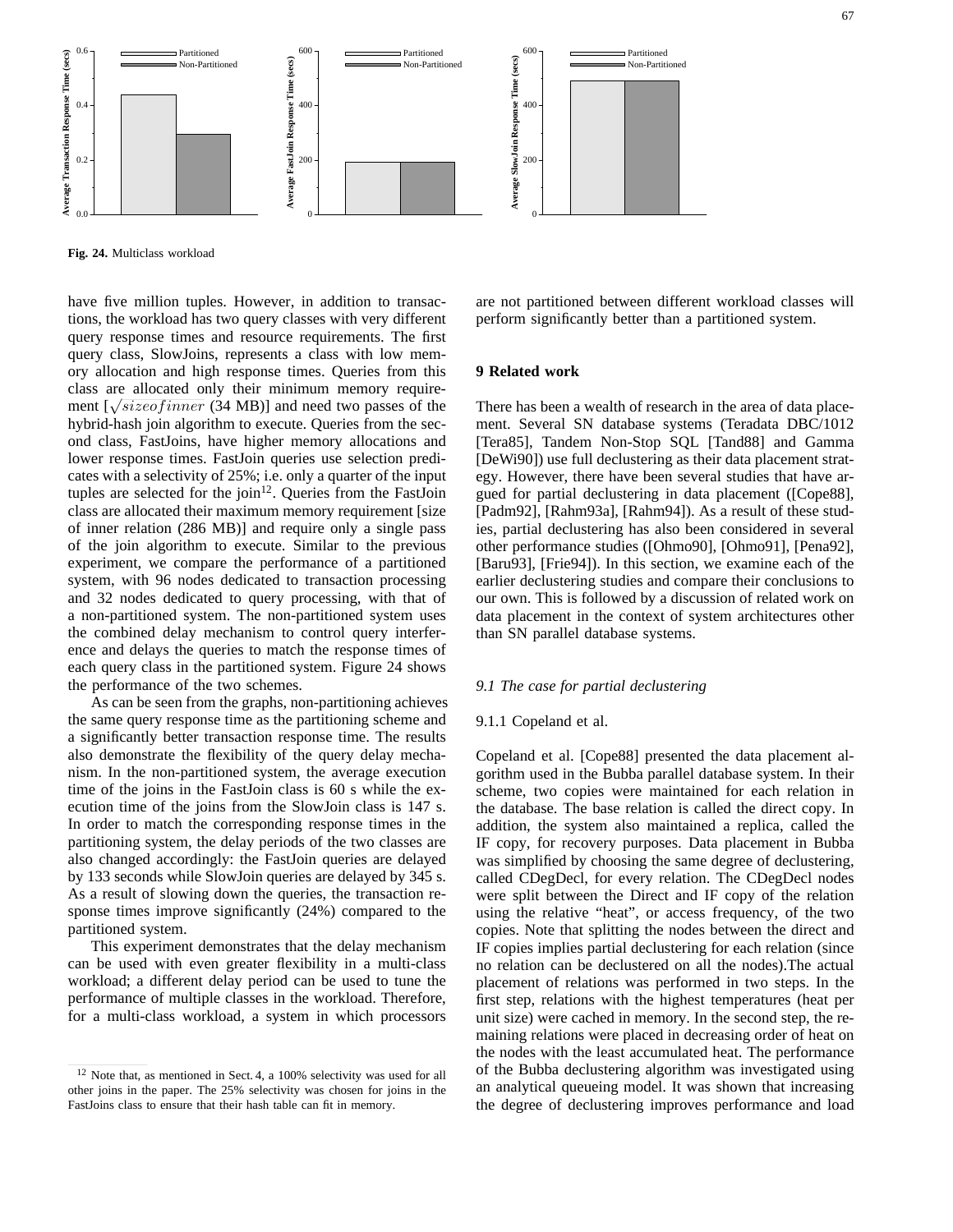balancing until the system is CPU-bottlenecked. In that case, increase in the degree of declustering degrades performance due to high startup, termination, and communication costs.

The results presented in [Cope88] have long been interpreted as showing that partial declustering is the preferred declustering technique. However, a closer look at the results can lead to very different conclusions. For instance, even though the analytical study in [Cope88] used only 5 MIPS processors, the processors become the bottleneck and performance degrades only when the degree of declustering is increased beyond 736. With faster processors, the degree of declustering could be increased further before performance degrades. In fact, the authors note in the paper that "as processor speeds continue to increase with respect to disk speeds in the coming decade*...* , the overheads associated with declustering will diminish." Since most parallel database machines are installed with fewer than 736 nodes and much faster processors, the results presented in [Cope88] can be interpreted as advocating full declustering for most database relations.

However, there are several drawbacks in the data placement algorithm presented in [Cope88]. The Bubba algorithm requires the presence of two copies (Direct and IF) for each relation. Also, it does not provide a mechanism for selecting the degree of declustering of relations – the degree of declustering is an input parameter for the placement algorithm. Moreover, the degree of declustering is identical for each relation (while the results presented in this paper show that the optimal degree of declustering varies with relation size). Also, the performance of the Bubba placement algorithm depends on the accuracy with which the access frequencies of relations can be predicted. Since database workloads are often so complex and dynamic that static workload analysis is not and the Bubba data placement algorithm cannot be used for such cases.

#### 9.1.2 Padmanabhan

Padmanabhan [Padm92] studied data placement in a SN database system. He showed that the optimal degree of declustering should be different for each relation and that the degree of declustering and the placement of each relation should be performed by a single integrated algorithm in order to obtain the best possible performance. Data placement was shown to be NP complete and randomization techniques were used to develop data placement heuristics. An analytical model was used to show that partial declustering is superior to full declustering and that the randomized algorithms perform well for a variety of workloads. However, the conclusions of this study are based on examining the performance of very small database relations. In order to show that the results do not hold for larger relation sizes, we duplicated some of the results presented in [Padm92] for small relation sizes and then repeated the experiments with larger relation sizes.<sup>13</sup> Figure 25 shows the response time of an indexed scan of a 10 million tuple relation with a selectivity of 0.001% (only 100 tuples are selected).



**Fig. 25.** Index selectivity = 0.001%. Comparison with [Padm92]: clustered index scan on a 10 million tuple relation



**Fig. 26.** Index Selectivity = 10%. Comparison with [Padm92]: clustered index scan on a 10 million tuple relation

The results, similar to the results in [Fig. 3.1, Padm92], show that the response time increases for all degrees of declustering. Note that these results agree with the results presented in Sect. 5.5 which show that the optimal degree of declustering when using a clustered index scan with *x*% selectivity is the same as the optimal degree of declustering for a file scan of a relation with  $(R * x)$  tuples. Therefore, for a clustered index scan of a 10 million tuple relation with a selectivity of 0.001 %, the optimal degree of declustering is 1. These results were used in [Padm92] to show that partial declustering is desirable for declustering. However, as shown in Fig. 26, if the scan selectivity increases to 10%, full declustering is the best option for all system sizes. These experiments show that the results of [Padm92] hold only for very small query sizes and that full declustering is the best option for most non-trivial relation sizes.

# 9.1.3 Rahm and Marek

Rahm and Marek studied processor allocation in a SN database system [Rahm93a, Rahm94]. However, some of their experiments compared full and partial declustering. These results showed that partial declustering outperforms full declustering for both query-only workloads and mixed workloads containing update transactions and read-only que-

<sup>&</sup>lt;sup>13</sup> The experimental parameters for this experiment were established in consultation with the author of [Padm92], Sriram Padmanabhan.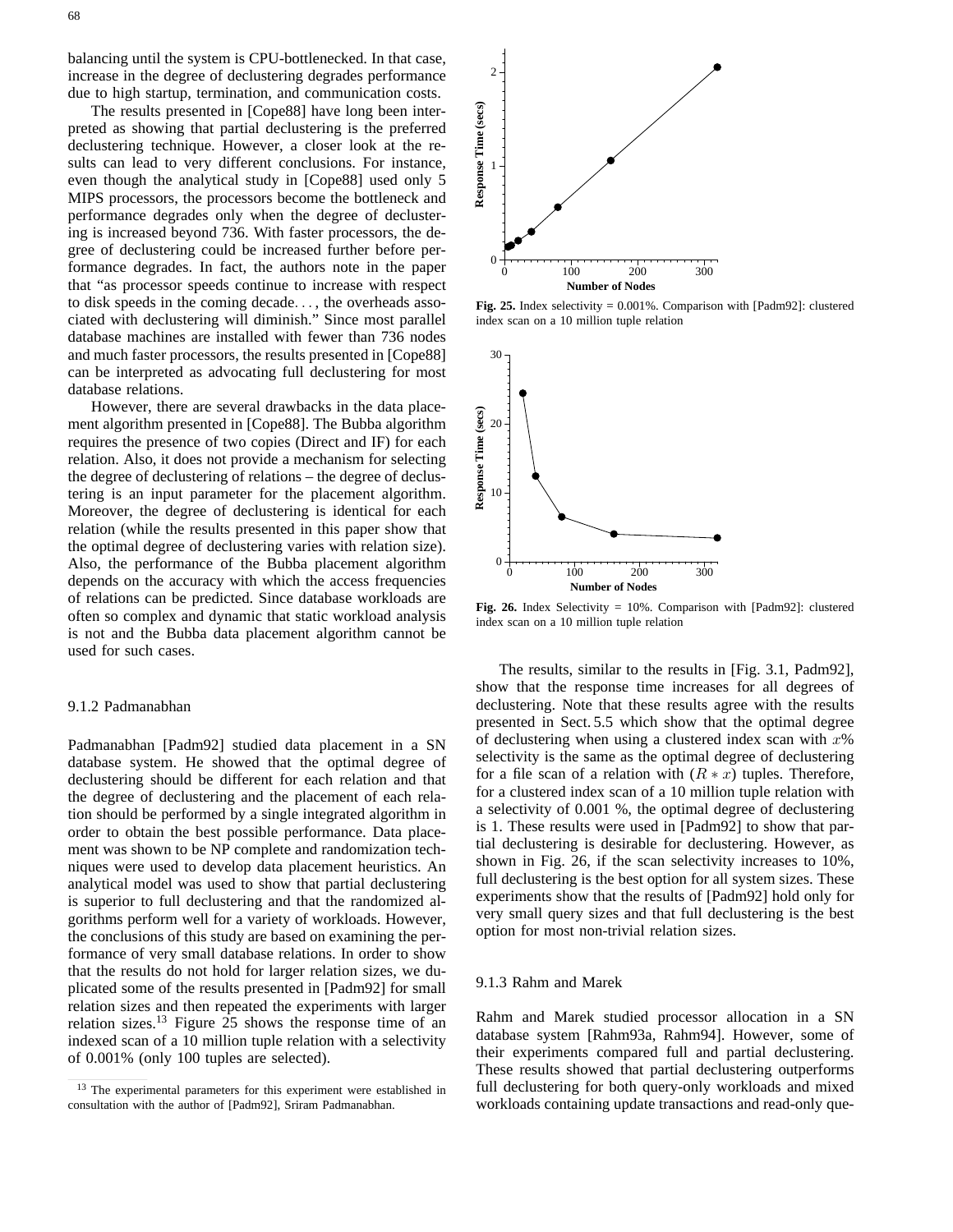**Table 7.** Simulation parameter

| Configuration                      | Database/workload |                                 |                |
|------------------------------------|-------------------|---------------------------------|----------------|
| Parameter                          | Value             | Parameter                       | Value          |
| Number of PEs                      | $10 - 80$         | Relation A size                 | 1M tuples      |
| CPU speed                          |                   | 20 MIPS Relation B size         | 250 000 tuples |
| Page size                          | 8 KB              | Tuple size                      | 200 bytes      |
| Avg. disk access time              | $15 \text{ ms}$   | Selectivity                     | 0.25/50%       |
| Send message instructions          | 5000              | Result size                     | 625 tuples     |
| Receive message instructions 10000 |                   | Size of result tuples 400 bytes |                |
| Copy 8 KB message                  | 5000              | Access method                   | Clustered      |
|                                    |                   |                                 | $B + tree$     |



**Fig. 27.** Index selectivity = 0.25%. Comparison with [Rahm93a]



**Fig. 28.** Index selectivity = 1%. Comparison with [Rahm93a]

ries. However, these results (like those of [Padm92]) are based on workloads consisting of very small queries: binary joins where the input relations had 1 million and 250 000 tuples and the selectivity was only 0.25% – less than 2500 tuples per relation are selected for the join. In order to show that their results are not valid for larger relation sizes, we used our simulation environment to first duplicate the results of [Rahm93a] and then re-ran similar experiments with larger query sizes. The experimental parameters used for these experiments are taken from [Rahm93a] and are shown in Table 7.

The workload consists of multiple binary join queries which join relations A and B. The performance of full declustering is compared to a partial declustering strategy in which the relations are declustered across a disjoint set of disks in proportion to their size (i.e. A is declustered on 80% of the nodes and B is declustered on the other 20%).



**Fig. 29.** Index selectivity = 10%. Comparison with [Rahm93a]



**Fig. 30.** Index selectivity = 50%. Comparison with [Rahm93a]

We examine a multi-user workload where the selectivity is varied from 0.025% to 50%. Figures 27–30 show the performance of the average query response time obtained with the full and partial declustering schemes for the various selectivities as the number of nodes in the system is increased from 10 to 80. In order to simulate a constant throughput per system node for a given selectivity (as in [Rahm93a]), the query arrival rates are adjusted for each system size. Figure 27 shows that at a selectivity of 0.025% (the corresponding figure in [Rahm93a] is Fig. 7), full declustering performs much worse than partial and the system saturates with full declustering once the number of nodes is increased beyond 20. A similar phenomenon is observed even for a selectivity of 1% (Fig. 28).

Rahm and Marek [Rahm93a] conclude from results similar to the ones shown in Figs. 27 and 28 that partial declustering is better than full declustering. However, the relative performance of partial and full declustering is very different if the number of tuples processed by the queries is increased. Figure 29 compares the performance of the two declustering schemes when the selectivity has been increased to 10% (25 000 and 100 000 tuples are selected from relation A and B, respectively). Now, partial declustering is better than full declustering only when the degree of declustering increases to 80, and there is less than 64 KB of data per node. If the selectivity is increased to 50%, Fig. 30 shows that full declustering out-performs partial declustering for all config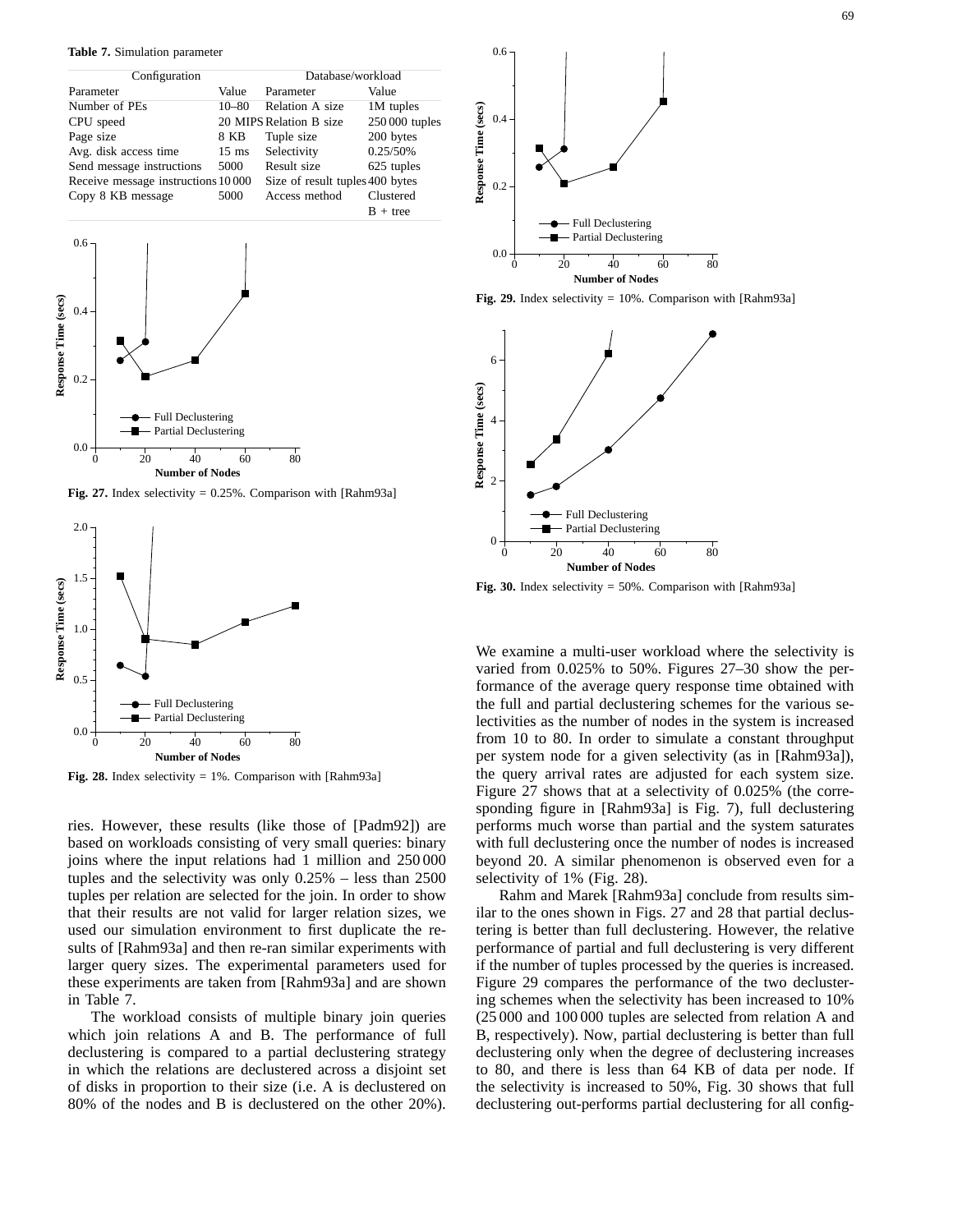urations. These experiments have shown that partial declustering is a good option only if the queries are extremely small (very low selectivities), and that the conclusions of [Rahm93a, Rahm93b] are not valid for larger-sized queries.

### *9.2 Other related work*

In addition to SN systems, data placement has also been studied for other computing environments. The performance of full declustering was compared to a scheme that places entire relations on a single disk in [Livn87] for a centralized multi-disk file system. The results showed that full declustering improves performance except under high utilization. Data placement for file systems has also been studied in ([Wolf89],[Dowd92]). Their results are, however, not applicable for SN parallel database systems as they place whole copies of the files on single disks and do not use declustering.

Data placement in disk arrays was studied in [Weik91, Weik92]. The authors developed analytical formulas to decide the striping unit of files. Although the striping unit of a file is analogous to the degree of declustering of a relation in SN systems, the formulas are not directly applicable. While the degree of declustering in SN systems also determines the degree of intra-operator parallelism, such a correlation is absent in disk arrays. Consequently, only the average size of I/O requests to a file can be used determine the striping unit [Weik92] and intra-operator parallelism can be ignored.

Data placement in distributed database systems (DDBs) also deals with issues of partitioning and assignment ([Ceri84], [Oszu90]). However, due to the high cost of accessing remote data, the main emphasis of placement in DDBs is to enhance locality and not to increase parallelism. Finally, our study considered horizontal partitioning of database relations, which divides the tuples in a relation into disjoint sets. Several authors have also proposed vertical partitioning, which divides the attributes of a relation, for parallel database systems ([Ceri84],[Cope85],[Nava89]). However, the performance impact of vertical partitioning has not been carefully evaluated and no current parallel database system uses it. Therefore, our study also ignored vertical partitioning issues.

### **10 Conclusions**

Data placement is an important issue in achieving high performance with SN parallel database systems. Intelligent data placement not only enhances performance by exploiting parallelism but also serves as a powerful tool for load balancing. This paper has explored two data placement issues in detail: determining the degree of declustering and the placement of declustered data on system nodes. The results demonstrate that, given the current state and future trends of hardware technology, the degree of declustering for relations can be increased without penalizing performance until there is only one disk cache-context worth of data per disk. This rule implies that except for very small relations, most relations in a database should be fully declustered. A performance analysis of three algorithms for placing relations that are too small to

be fully declustered was also presented. A simple, workloadindependent, round-robin algorithm was shown to perform well under a variety of conditions. These results, albeit simple, are contrary to the prevailing view of the research community. Numerous studies have shown that full declustering leads to reduced performance and this has lead many to believe that partial declustering is the correct solution. However, as shown in this study, recent changes in technology have significantly changed the performance tradeoffs. As a result, full declustering should now be used as the data placement strategy for parallel SN database systems. In addition to non-partitioned workloads, we also examined the effect of data placement schemes on partitioned configurations. The results indicate that full declustering can be used in conjunction with a dynamic delay scheme to achieve a variety of response times for workload classes. Further experiments showed that using such schemes leads to a very flexible system that can adapt successfully to workload changes.

In summary, the results in this paper conclusively demonstrate that full declustering is a viable strategy for placing relations in a SN parallel database system. Full declustering provides high parallelism and efficient load balancing. Also, mechanisms like query delay can be used in conjunction with full declustering to adapt the performance of the system to workload changes instead of resorting to the very expensive strategy of data reorganization.

The results of this paper have a significant impact on other query processing issues as well. Since startup, termination and communication costs are not a dominant factor in query processing, processor allocation issues can be simplified with most queries executing on all the nodes in the system. Similarly, low processing costs will affect the selection of the declustering strategy to map tuples to relation partitions. The various declustering strategies differ in the degree of parallelism used for each database operation. If processing costs are low, the effect of using different degrees of parallelism will be small. Therefore, the relative performance of different declustering algorithms may also be very similar. We also want to explore the effect of data placement on complex query processing. Complex-query scheduling strategies, like right-deep joins, which read multiple base relations simultaneously, may cause too much disk interference with full declustering. In such cases, left-deep scheduling, which reads only one relation at a time, will lead to less interference and may be a better strategy for scheduling complex queries. And finally, we want to validate the results of this simulation study on real parallel database systems.

*Acknowledgements.* The authors would like to thank Kurt Brown for helpful comments on an earlier draft of this paper.

### **References**

- [Bitt88] Bitton, D. and Gray, J., "Disk Shadowing", *Proc. VLDB Conf.*, Los Angeles, Calif, 1988.
- [Bora90] Boral, H. et al., "Prototyping Bubba, A Highly Parallel Database System", *IEEE Transactions on Knowledge and Data Engineering*, 2(1), March 1990.
- [Brow92] Brown, K., Carey, M., Dewitt, D., Mehta, M. and Naughton, J., "Resource Allocation and Scheduling for Mixed Database Workloads," *Computer Sciences Technical Report #1095*, De-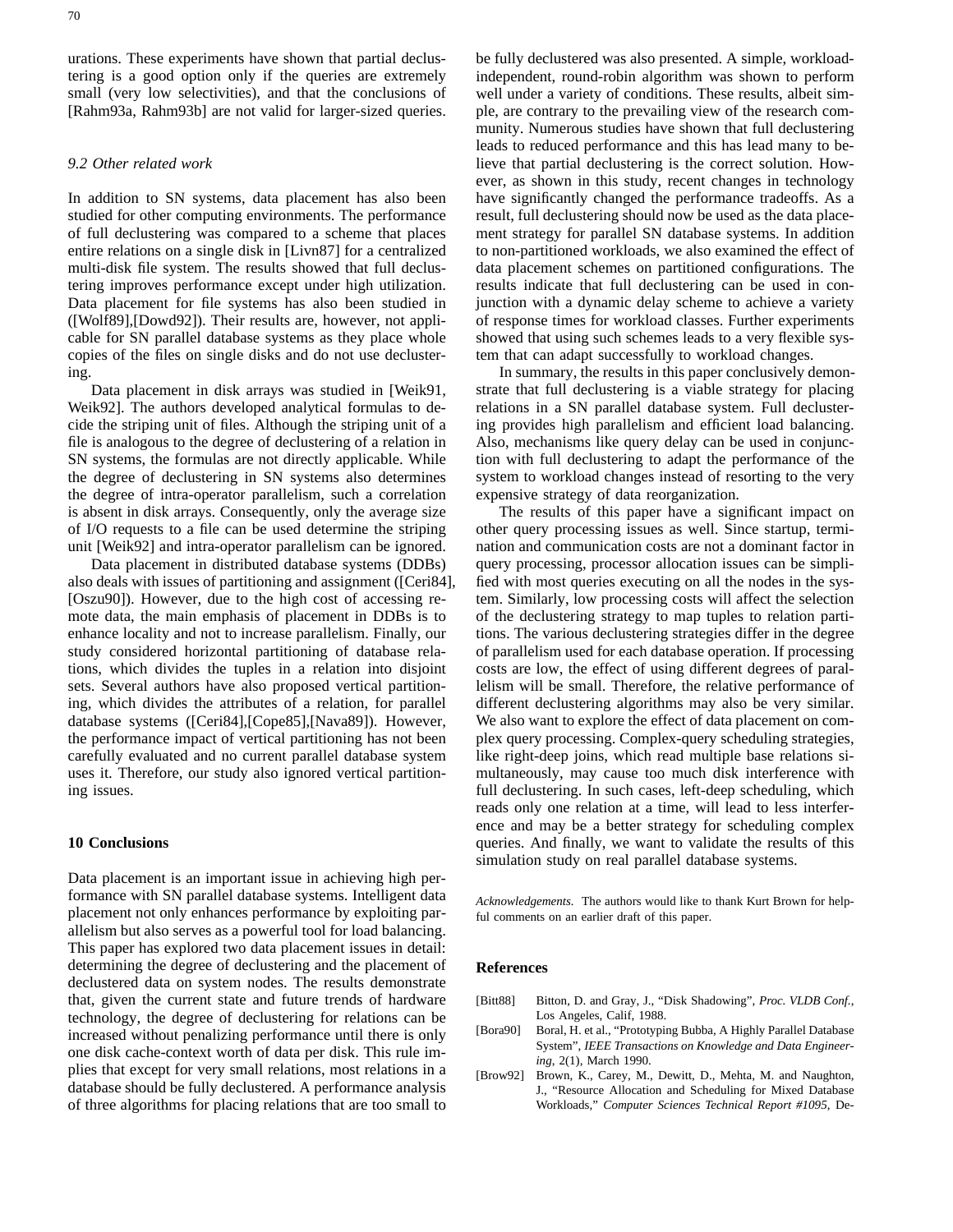partment of Computer Sciences, University of Wisconsin, Madison, July 1992.

- [Brow93] Brown, K., Carey, M., and Livny, M., "Managing Memory to Meet Multiclass Workload Response Time Goals", *Proc. VLDB Conf*, Dublin, Ireland, August 1993.
- [Brow94] Brown, K., Mehta, M., Carey, M. and Livny, M., "Towards Automated Performance Tuning for Complex Workloads", *Proc. VLDB Conf.*, Santiago, Chile, September 1994.
- [Ceri84] Ceri, S. and Pelagatti, G., *Distributed Databases: Principles and Systems*, McGraw-Hill, New York, NY, 1984.
- [Chen92a] Chen, Ming-Syan et al., "Using Segmented Right-Deep Trees for the Execution of Pipelined Hash Joins", *Proc. VLDB Conf.*, Vancouver, Canada, August 1992.
- [Chen92b] Chen, Ming-Syan et al., "Scheduling and Processor Allocation for Parallel Execution of multi-join Queries", *Proc. 8th IEEE Data Engineering Conf.*, Phoenix, Ariz, Feb. 1992.
- [Cope85] Copeland, G. and Khoshafian, S., "A Decomposition Storage Model", *Proc. ACM SIGMOD Conf.*, 1985.
- [Cope88] Copeland, G. et al., "Data Placement in Bubba", *Proc. ACM SIGMOD Conf.*, Chicago, Ill, June 1988.
- [DeWi84] DeWitt, D. et al., "Implementation Techniques for Main Memory Database Systems", *Proc. ACM SIGMOD Conf.*, Boston, Mass, June 1984.
- [DeWi90] DeWitt, D. et al., "The Gamma Database Machine Project", *IEEE Transactions on Knowledge and Data Engineering*, 2(1), March 1990.
- [DeWi92a] DeWitt, D. and Gray, J., "Parallel Database Systems: The Future of High Performance Database Systems", *CACM*, 35(6), June 1992.
- [DeWi92b] DeWitt, D. et al., "Practical Skew Handling in Parallel Joins", *Proc. PDIS Conf.*, San Diego, Calif, January 1992.
- [Dowd92] Dowdy, L.W. and Foster, D.V., "File Assignment in a Computer Network", *ACM Computer Surveys*, 14(2), 1982.
- [Engl91] Englert, S., "Load Balancing Batch and Interactive Queries in a Highly Parallel Environment", *Proc. IEEE COMPCON Conf.*, San Francisco, Calif, February 1991.
- [Falo93] Faloutsos, C. and Bhagwat, P., "Declustering Using Fractals", *Proc. PDIS Conf.*, San Diego, Calif, January 1993.
- [Gerb85] Gerber, R. and DeWitt, D., "Multiprocessor Hash-Based Join Algorithms", *Proc. VLDB Conf.*, Stockholm, Sweden, August 1985.
- [Ghan90] Ghandeharizadeh, S., "Physical Database Design in Multiprocessor Systems", *PhD Thesis*, University of Wisconsin-Madison, 1990.
- [Ghan92] Ghandeharizadeh, S., DeWitt D. and Qureshi, W., "A Performance Analysis of Alternative Multi-Attribute Declustering Strategies", *Proc. ACM SIGMOD Conf.*, San Diego, Calif, June 1992.
- [Grae89] Graefe, G., "Volcano: An extensible and parallel dataflow query processing system.", *Computer Science Technical Report*, Oregon Graduate Center, Beaverton, Ore, June 1989.
- [Gray87] Gray, J. and Putzolu, F., "The 5 Minute Rule for Trading Memory for Disk Accesses and 10 Byte Rule for Trading Memory for CPU Time", *Proc. ACM SIGMOD Conf.*, San Francisco, Calif, May 1987.
- [Haas90] Haas, L. et al., "Starburst Mid-Flight: As the Dust Clears", *IEEE Trans. on Knowledge and Data Eng.*, 2(1), March 1990.
- [Hua90] Hua, K. A. and Lee, C., "An Adaptive Data Placement Scheme for Parallel Database Computer Systems", *Proc. VLDB Conf.*, Brisbane, Australia, 1990.
- [Hua91] Hua, K. A. and Lee, C., "Handling Data Skew in Multiprocessor Database Computers using Partition Tuning", *Proc. VLDB Conf.*, Barcelona, Spain, September 1991.
- [IBM93] IBM Corporation, Product Announcement for Disk Drives DFHS-31080, -32160, -34320, IBM Corporation, November 1993.
- [Kits91] Kitsuregawa, M. and Ogawa, , "Bucket Spreading Parallel Hash: A new, robust, parallel hash-join method for data skew in the Super Database Computer (SCD)", *Proc. VLDB Conf.*, Brisbane, Australia, August 1991.
- [Livn87] Livny, M., Khoshafian, S. and Boral, H., "Multi-Disk Manage-

ment Algorithms", *Proc. ACM SIGMETRICS Conf.*, Alberta, Canada, May 1987.

- [Meht93] Mehta, M. and DeWitt D., "Dynamic Memory Allocation for Multiple-Query Workloads", *Proc. VLDB Conf.*, Dublin, Ireland, August 1993.
- [Meht94] Mehta, M., "Resource Allocation in Parallel Shared-Nothing Database Systems", *PhD. Thesis*, University of Wisconsin, 1994.
- [Nava89] Navathe, S. and Ra, M., "Vertical Partitioning in Database Design: A Graphical Algorithm", *Proc. ACM SIGMOD Conf.*, Portland, Ore, June 1989.
- [Ng91] Ng, R., Faloutsos, C. and Sellis, T., "Flexible Buffer Allocation based On Marginal Gains", *Proc. ACM SIGMOD Conf.*, Denver, Colo, May 1991.
- [Omie91] Omiecinski, E., "Performance Analysis of a Load Balancing Hash-Join Algorithm for a Shared Memory Multiprocessor" *Proc. VLDB Conf.*, Barcelona, Spain, September 1991.
- [Oszu90] Oszu, M. T. and Valduriez, P., *Principles of Distributed Database Management Systems*, Prentice Hall, 1990.
- [Padm92] Padmanabhan, S., "Data Placement in Shared-Nothing Parallel Database Systems", *PhD. Thesis*, CSE-TR-135-92, University of Michigan.
- [Para93] Release 1.1 Release Notes for the Paragon XP/S System, Intel Corporation, Beaverton, Ore, October 1993.
- [Rahm93a] Rahm, E. and Marek, R., "Analysis of Dynamic Load Balancing Strategies for Parallel Shared Nothing Database Systems", *Proc. VLDB Conf.*, Dublin, Ireland, August 1993.
- [Rahm93b] Rahm, E., "Parallel Query Processing in Shared-Disk Database Systems", *Proc. 5th International HPTS Workshop*, Asilomar, Calif, September 1993.
- [Ries78] Ries, D. and Epstein, R., "Evaluation of Distribution Criteria for Distributed Database Systems", *UCB/ERL Technical Report M78/22*, UC Berkeley, May 1978.
- [Schn90] Schneider, D. and DeWitt, D., "Tradeoffs in Processing Complex Join Queries via Hashing in Multiprocessor Database Machines", *Proc. VLDB Conf.*, Melbourne, Australia, August 1990.
- [Schw90] Schwetman, H., CSIM Users' Guide, *MCC Technical Report No. ACT-126-90*, Microelectronics and Computer Technology Corp., Austin, Tex, March 1990.
- [Seli93] Selinger, P., "Predictions and Challenges for Database Systems in the Year 2000", *Proc. VLDB Conf*, Dublin, Ireland, August 1993.
- [Sell88] Sellis, T., "Multiple Query Optimization", *ACM TODS 13(1)*, March 1988.
- [Shat93] Shatdal, A. and Naughton, J., "Using Shared Virtual Memory for Parallel Join Processing,", *Proc. ACM SIGMOD Conf.*, Washington, DC, May 1993.
- [Stel93] Stellwagen, R. (NCR Corporation), Personal Communication, 1993.
- [Tand88] Tandem Performance Group, "A benchmark of non-stop SQL on the debit credit transaction", *Proc. ACM SIGMOD Conf.*, Chicago, Ill, June 1988.
- [Tera85] Teradata Corp., "DBC/1012 Data Base Computer System Manual", *Teradata Corp. Document No. C10-0001-02*, Release 2.0, November 1985.
- [Walt91] Walton, C., et al., "A Taxonomy and Performance Model of Data Skew in Parallel Joins", *Proc. VLDB Conf.*, Barcelona, Spain, September 1991.
- [Weik91] Weikum, G., Zabback, P., Scheurmann, P., "Dynamic File Allocation in disk Arrays", *Proc. ACM SIGMOD Conf.*, Denver, CO, May 1991.
- [Weik92] Weikum, G. and Zabback,, "Tuning of Striping Units in Disk-Array-Based File Systems", *Proc. RIDE-TQP Workshop*, Phoenix, Ariz, February 1992.
- [Wils92] Wilschut, A., Flokstra, J., Apers, P., "Parallelism in a mainmemory DBMS: The performance of PRISMA/DB" *Proc. VLDB Conf.*, Vancouver, Canada, August 1992.
- [Wolf89] Wolf, J., "The Placement Allocation Program: A Practical Solution to the Disk File Assignment Problem", *Proc. ACM SIG-METRICS Conf.*, 1989.
- [Wolf90] Wolf, J. et al., "An effective algorithm for parallelizing hash